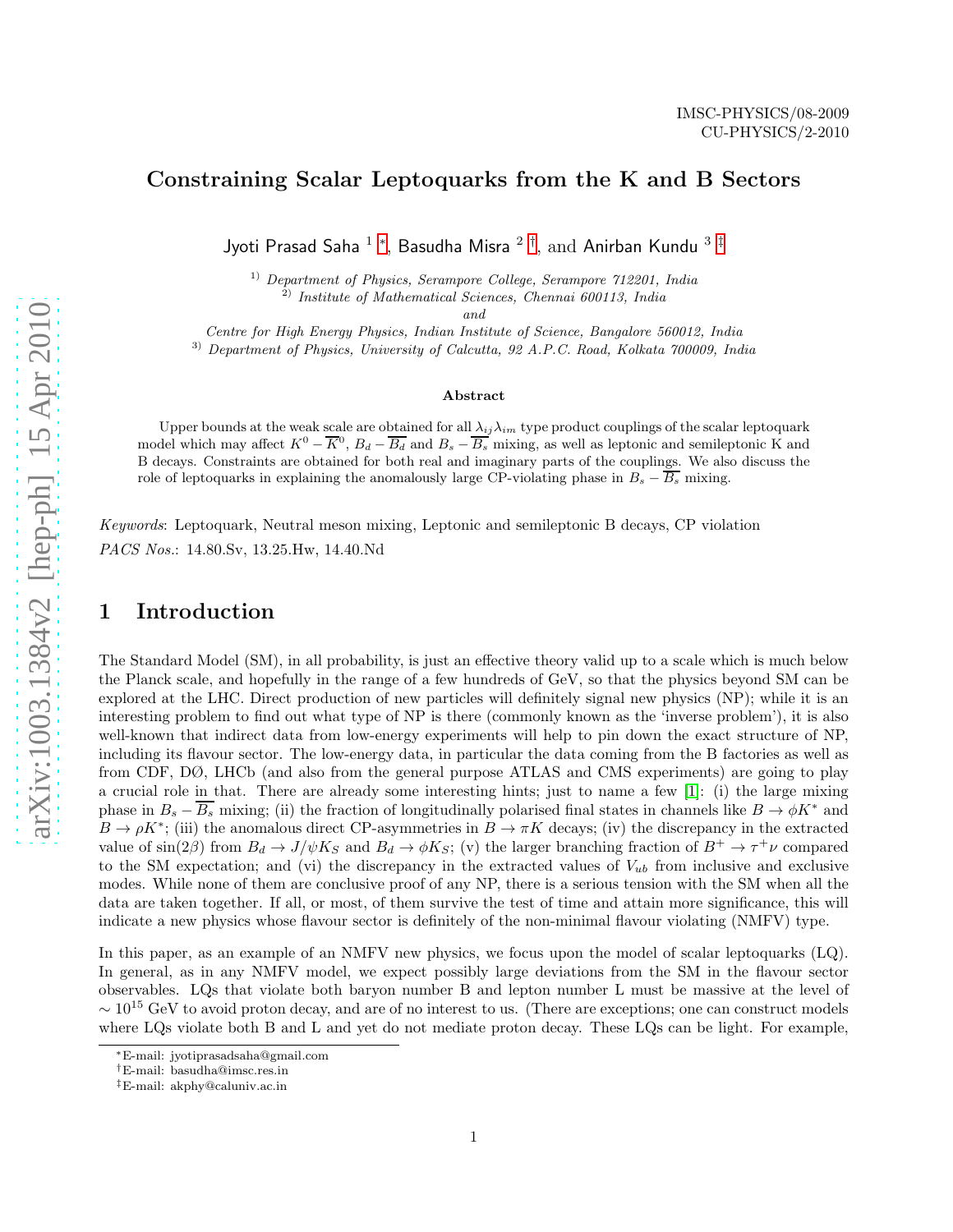see [\[2\]](#page-14-1).) On the other hand, LQs conserving either B or L or both can be light,  $\mathcal{O}(100 \text{ GeV})$ , and we discuss the phenomenology of only those models that conserve both B and L; one can find extensive discussions on these models in [\[3,](#page-14-2) [4,](#page-14-3) [5\]](#page-14-4). Vector LQs, as well as some gauge-nonsinglet scalar ones, couple to neutrinos, and their couplings should be very tightly constrained from neutrino mass and mixing data.

Another phenomenological motivation for a LQ model is that this is one of the very few models (R-parity violating supersymmetry is another) where the neutral meson mixing diagram gets a new contribution to the absorptive part. This, for example, may lead to an enhancement in the width difference  $\Delta\Gamma$  in the  $B_s$  system [\[6\]](#page-14-5), contrary to what happens in more popular NP models that can only decrease  $\Delta\Gamma$  [\[7\]](#page-14-6). The NP also changes the CP-violating phase in  $B_s \to J/\psi \phi$  and hence can help reducing the tension [\[8\]](#page-14-7) of SM expectation and the Tevatron data on the CP-violating phase and width difference for  $B_s$ .

All flavour-changing observables constrain the product of at least two different LQ couplings, one linked with the parent flavour and another with the daughter flavour. The product couplings may be complex and it is generally impossible to absorb the phase just by a simple redefinition of the LQ field. We use the data from  $K^0 - \overline{K^0}$ ,  $B_s - B_s$  and  $B_d - \overline{B_d}$  mixing to constrain the relevant product couplings, generically denoted as  $\lambda\lambda$ . For the B system, we use the data on  $\Delta M_{d,s}$  and the mixing phase sin(2 $\beta_{d,s}$ ), and for the K system, we use  $\Delta M_K$  and  $\varepsilon_K$ . We do not discuss other CP violating parameters like  $\varepsilon'/\varepsilon$ , since that has large theoretical uncertainties. We also discuss the correlated leptonic and semileptonic decays, i.e., the decays mediated by the same LQ couplings. While decays to most of the semileptonic channels have been observed, the clean leptonic channels only have an upper bound for almost all the cases, except the already observed leptonic decays  $K_L \to e^+e^-, \mu^+\mu^-$ . Note that the final state must have leptons and hence the bounds are more robust compared to those coming from models with only hadrons in the final state.

A similar exercise have also been undertaken in [\[3,](#page-14-2) [9,](#page-14-8) [10,](#page-14-9) [11,](#page-14-10) [12\]](#page-14-11). We update these bounds with new data from the B factories and other collider experiments. In particular, in the subsequent sections, all the previous bounds that we quote have been taken from [\[3\]](#page-14-2). The  $D^0 - \overline{D}{}^0$  system has not been considered due to the large theoretical uncertainties and dominance of long-distance contributions. We refer the reader to [\[13\]](#page-14-12) for a discussion on the bounds coming from  $D^0 - \overline{D}{}^0$  mixing. Leptonic and semileptonic D and  $D_s$  decays have been used to put constraints on LQs that couple to the up-type quarks. In particular, LQ contribution might be interesting to explain the  $D_s$  leptonic decay anomaly [\[2,](#page-14-1) [15,](#page-14-13) [16\]](#page-14-14). The couplings that we constrain are generically of the type  $\lambda_{ij}\lambda_{ik}^*$ , where the k-th quark flavour changes to the j-th, but there is no flavour change in the lepton sector. One can, in principle, consider flavour changes in the lepton sector too; for an analysis of that type of processes, see [\[14\]](#page-14-15). However, if one has a  $\nu\overline{\nu}$  pair in the final state, as in  $K_L \to \pi^0 \nu\overline{\nu}$ , there is a chance that lepton flavour is also violated.

The couplings, which are in general complex, may be constrained from a combined study of CP-conserving and CP-violating observables. For neutral mesons, these mean  $\Delta M$  as well as  $\epsilon_K$  and  $\sin(2\beta_{d,s})$ . However, for most of the cases, the leptonic and semileptonic decay channels provide the better bound. The analysis has been done keeping both the SM and LQ contributions, which keeps the possibility of a destructive intereference, and hence larger possible values of the LQ amplitudes, open.

In Section 2 we briefly state the relevant formulae necessary for the analysis. Section 3 deals with the numerical inputs. In Section 4, we take up the analysis, first of the neutral meson mixing, and then the correlated leptonic and semileptonic decays. We conclude and summarize in Section 5.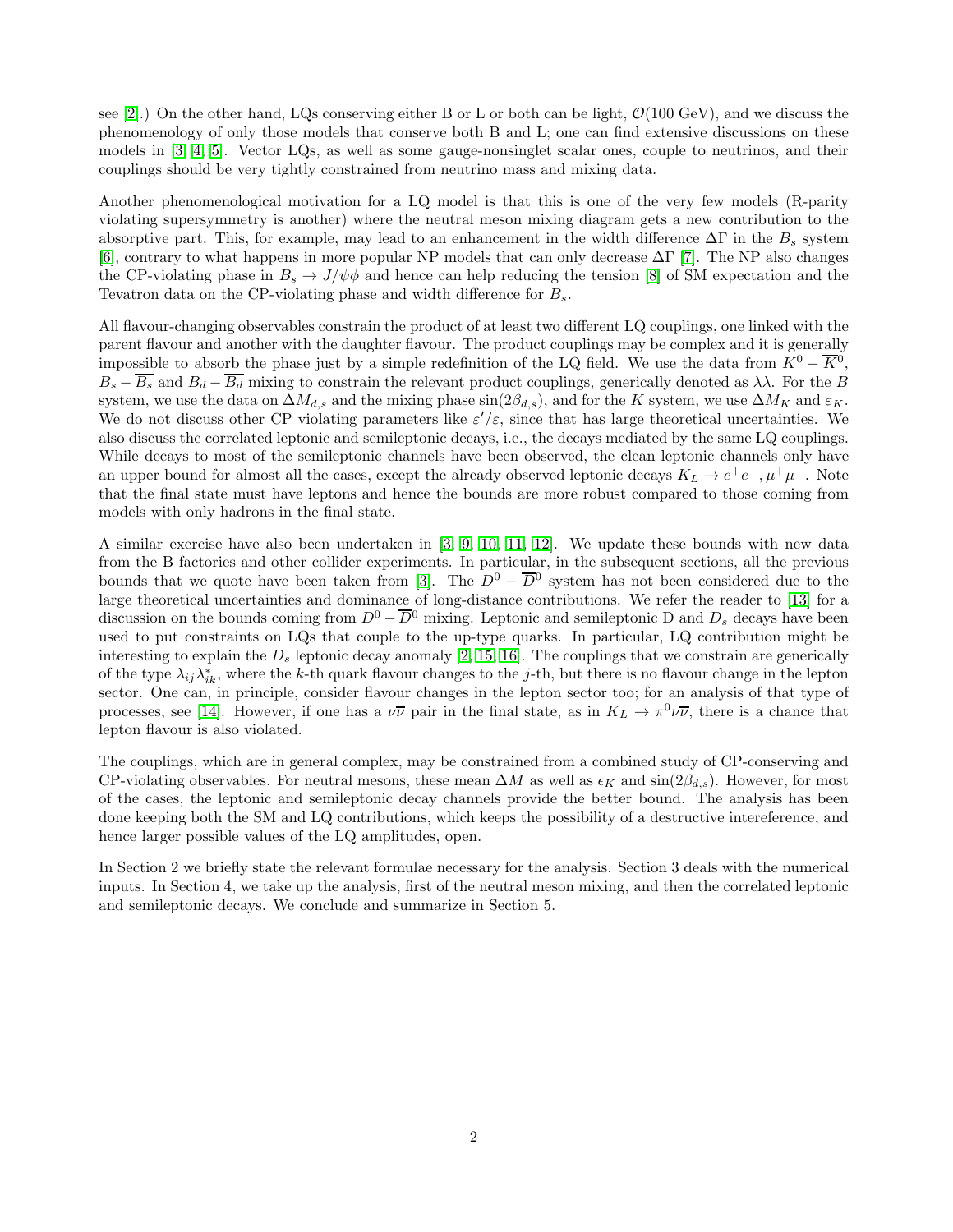# 2 Relevant Expressions

### 2.1 Neutral Meson Mixing

For the neutral meson system generically denoted by  $M^0$  and  $\overline{M}{}^0$ , the mass difference between the two mass eigenstates  $\Delta M$  is given by

$$
\Delta M = 2\text{Re}\left[ (M_{12} - \frac{i}{2}\Gamma_{12})(M_{12}^* - \frac{i}{2}\Gamma_{12}^*) \right]^{1/2},
$$
  
\n
$$
\Delta \Gamma = -4\text{Im}\left[ (M_{12} - \frac{i}{2}\Gamma_{12})(M_{12}^* - \frac{i}{2}\Gamma_{12}^*) \right]^{1/2}.
$$
\n(1)

For the B system,  $|M_{12}| \gg |\Gamma_{12}|$  and  $\Delta M = 2|M_{12}|$ . For the K system, if the decay is dominantly to the  $I = 0$ ,  $Im\Gamma_{12}$  can be neglected and one can write

$$
|\varepsilon_K| = \frac{1}{2\sqrt{2}} \frac{\text{Im} M_{12}}{\text{Re} M_{12}} = \frac{1}{\sqrt{2}} \frac{\text{Im} M_{12}}{\Delta M_K}.
$$
 (2)

Let the SM amplitude be

$$
M_{12}^{SM} = |M_{12}^{SM}| \exp(-2i\theta_{SM}), \qquad (3)
$$

where  $\theta_{SM} = \beta_d$  for the  $B_d - \overline{B_d}$  system and approximately zero for  $K^0 - \overline{K^0}$  and  $B_s - \overline{B_s}$  systems.

If we have n number of new physics (NP) amplitudes with weak phases  $\theta_n$ , one can write

$$
M_{12} = |M_{12}^{SM}| \exp(-2i\theta_{SM}) + \sum_{i=1}^{n} |M_{12}^{i}| \exp(-2i\theta_{i}). \tag{4}
$$

This immediately gives the effective mixing phase  $\theta_{\text{eff}}$  as

$$
\theta_{\text{eff}} = \frac{1}{2} \arctan \frac{|M_{12}^{SM}| \sin(2\theta_{SM}) + \sum_{i} |M_{12}^{i}| \sin(2\theta_{i})}{|M_{12}^{SM}| \cos(2\theta_{SM}) + \sum_{i} |M_{12}^{i}| \cos(2\theta_{i})},\tag{5}
$$

and the mass difference between mass eigenstates as

$$
\Delta M = 2[|M_{12}^{SM}|^2 + \sum_{i} |M_{12}^{i}|^2 + 2|M_{12}^{SM}| \sum_{i} |M_{12}^{i}| \cos 2(\theta_{SM} - \theta_{i})
$$
  
+ 
$$
2 \sum_{i} \sum_{j>i} |M_{12}^{j}| |M_{12}^{i}| \cos 2(\theta_{j} - \theta_{i})]^{1/2}.
$$
 (6)

For the  $K^0 - \overline{K}^0$  system, the dominant part of the short-distance SM amplitude is

$$
M_{12}^{SM} \equiv \frac{\langle \overline{K^0} | H_{eff} | K^0 \rangle}{2m_K} \approx \frac{G_F^2}{6\pi^2} (V_{cd} V_{cs}^*)^2 \eta_K m_K f_K^2 B_K m_W^2 S_0(x_c) \,, \tag{7}
$$

where  $x_j = m_j^2/m_W^2$ ,  $f_K$  is the K meson decay constant, and  $\eta_K$  (also called  $\eta_{cc}$  in the literature) and  $B_K$ parametrize the short- and the long-distance QCD corrections respectively. The top-quark loop dependent part, which is tiny due to the CKM suppression, but responsible for CP violation, has been neglected. The function  $S_0$  is given by

$$
S_0(x) = \frac{4x - 11x^2 + x^3}{4(1 - x)^2} - \frac{3x^3 \ln x}{2(1 - x)^3}.
$$
 (8)

For the  $B_q^0 - \overline{B_q}^0$  system  $(q = d \text{ for } B_d - \overline{B_d} \text{ and } q = s \text{ for } B_s - \overline{B_s}$ , we have an analogous equation, dominated by the top quark loop:

$$
M_{12}^{SM} \equiv \frac{\langle \overline{B_q^0} | H_{eff} | B_q^0 \rangle}{2m_{B_q}} = \frac{G_F^2}{6\pi^2} (V_{tq} V_{tb}^*)^2 \eta_{B_q} m_{B_q} f_{B_q}^2 B_{B_q} m_W^2 S_0(x_t) \,. \tag{9}
$$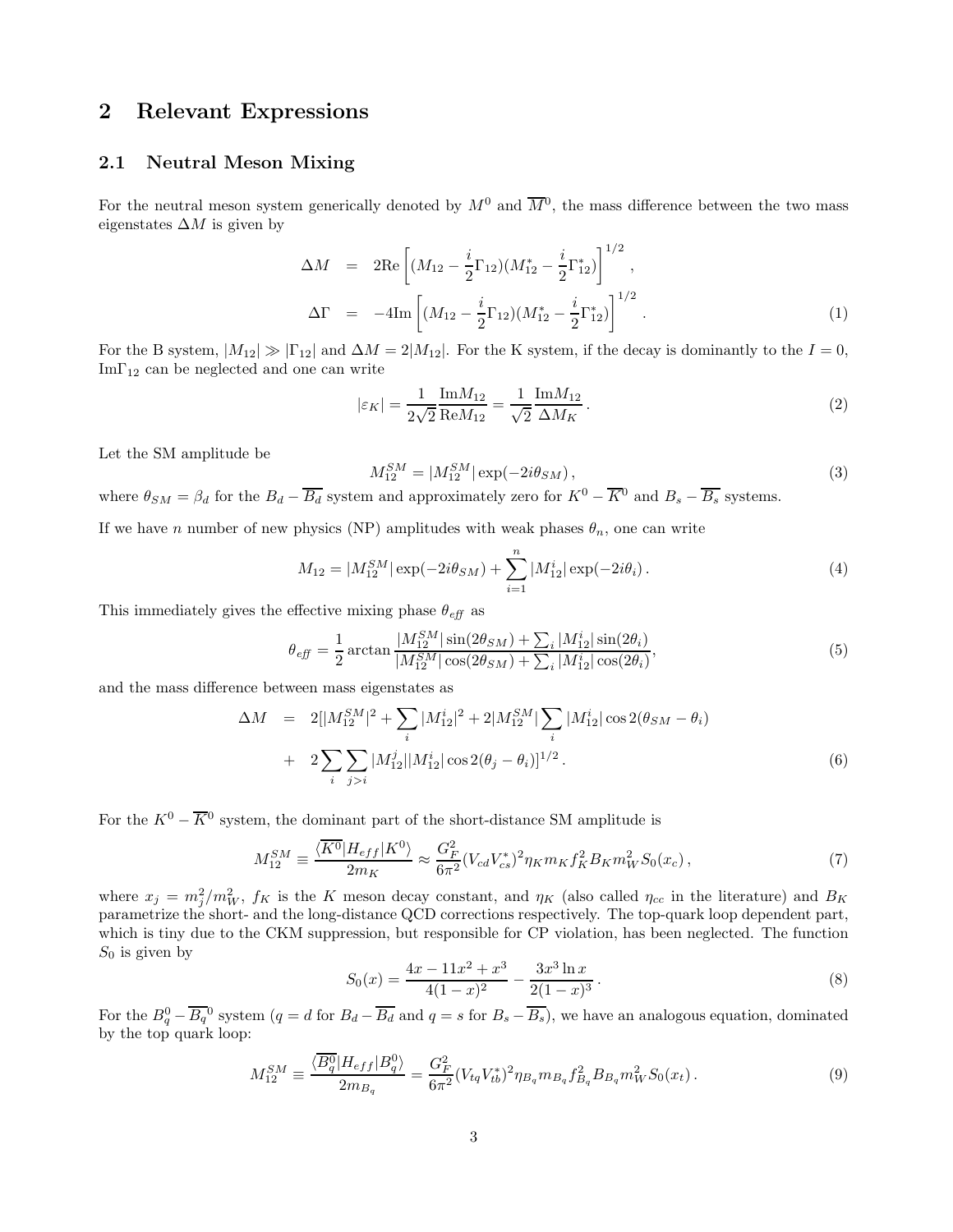#### 2.2 Leptonic and Semileptonic Decays

For almost all the cases, the SM leptonic decay widths for neutral mesons are way too small to be taken into account, and we can safely saturate the present bound with the NP amplitude alone, except for the  $K_L$  sector. For example, the branching ratio of  $B_s \to \mu^+\mu^-$  is about  $3.4 \times 10^{-9}$  and that of  $B_d \to \mu^+\mu^-$  is about  $1.0 \times 10^{-10}$ in the SM, while the experimental limits are at the ballpark of  $4-6\times10^{-8}$ . Another exception is the  $B^- \to l^-\overline{\nu}$ decay, which proceeds through the annihilation channel in the SM:

<span id="page-3-1"></span>
$$
Br(B^{-} \to l^{-} \overline{\nu}) = \frac{1}{8\pi} G_F^2 m_B m_l^2 f_B^2 |V_{ub}|^2 \tau_B \left(1 - \frac{m_l^2}{m_B^2}\right)^2 ,\qquad (10)
$$

where  $\tau_B$  is the lifetime of the B meson.

For the semileptonic decays, we use the following standard convention [\[17\]](#page-14-16), given for the  $B \to K^{(*)} \ell^+ \ell^$ transition:

$$
\langle K(p_2)|\overline{b}\gamma_\mu s|B(p_1)\rangle = P_\mu F_1(q^2) + q_\mu \frac{m_B^2 - m_K^2}{q^2} \left( F_0(q^2) - F_1(q^2) \right),
$$
  

$$
\langle K^*(p_2, \epsilon)|\overline{b}\gamma_\mu (1 \mp \gamma_5)s |B(p_1)\rangle = \mp i q_\mu \frac{2m_{K^*}}{q^2} \epsilon^* \cdot q \left[ A_3(q^2) - A_0(q^2) \right]
$$
  

$$
\pm i \epsilon_\mu^*(m_B + m_{K^*}) A_1(q^2) \mp \frac{i}{m_B + m_{K^*}} P_\mu(\epsilon^* \cdot q) A_2(q^2)
$$
  

$$
-\epsilon_{\mu\nu\alpha\beta} \epsilon^{*\nu} p_2^{\alpha} q^{\beta} \frac{2V(q^2)}{m_B + m_{K^*}}, \tag{11}
$$

where  $P = p_1 + p_2$ , and  $q = p_1 - p_2$ . The pole dominance ensures that  $A_3(0) = A_0(0)$ , and  $A_3(q^2)$  can be expressed in terms of  $A_1$  and  $A_2$ .

#### 2.3 Leptoquarks

Leptoquarks are colour-triplet bosons that can couple to a quark and a lepton at the same time, and can occur in a number of Grand Unified Theories (GUTs) [\[18\]](#page-14-17), composite models [\[19\]](#page-14-18), and superstring-inspired  $E_6$  models [\[9\]](#page-14-8). In fact, the R-parity violating squarks of supersymmetry, as far as their couplings with fermions go, are nothing but LQs. Model-independent constraints on their properties are available [\[3,](#page-14-2) [4,](#page-14-3) [5\]](#page-14-4).

We focus on the scalar LQ model, which conserves both B and L. The relevant part of the Lagrangian [\[3\]](#page-14-2) can be written as

<span id="page-3-0"></span>
$$
\mathcal{L}_S = \left\{ (\lambda_{LS_0} \overline{q}_L^c i \sigma_2 l_L + \lambda_{RS_0} \overline{u}_R^c e_R) S_0^\dagger + \lambda_{R\tilde{S}_0} \overline{d}_R^c e_R \tilde{S}_0^\dagger + (\lambda_{LS_1} \overline{u}_R l_L + \lambda_{RS_1} \overline{q}_L^c i \sigma_2 e_R) S_1^\dagger + \lambda_{LS_1} \overline{d}_R^c l_L \tilde{S}_1^\dagger + \lambda_{LS_1} \overline{q}_L^c i \sigma_2 \sigma^a l_L \cdot S_1^{a\dagger} \right\} + h.c.
$$
\n
$$
(12)
$$

where  $(S_0, \tilde{S}_0), (S_{\frac{1}{2}}, \tilde{S}_{\frac{1}{2}})$ , and  $S_1^a$   $(a = 1, 2, 3)$  represent the  $SU(2)$  singlet, doublet, and triplet LQs respectively.  $\lambda^{ij}$  is the coupling strength of a leptoquark to an *i*-th generation lepton and a *j*-th generation quark, which is in general complex. σ's are the Pauli spin matrices. Note that all the four terms that couple a neutrino with a LQ can have potential constraints on neutrino mass and mixing. For example,  $\tilde{S}_\frac{1}{2}$  can generate the observed neutrino mixing pattern through a type-II seesaw mechanism [\[20,](#page-14-19) [21\]](#page-14-20). However, the constraints also depend on the vacuum expectation value of a higher-representation scalar field. That is why we show the non-neutrino constraints for these couplings too, keeping in mind that the neutrino constraints may be stronger.

In this work, we focus only on those processes that involve down-type quarks. Thus, there is no way to constrain  $\lambda_{RS_0}$  and  $\lambda_{LS_{\frac{1}{2}}}$  from these processes. In fact, these two sets of coupling can be constrained from processes like  $D^0$ - $\overline{D}{}^0$  mixing and  $\ell_i \to \ell_j + \gamma$ . The latter can be constrained from neutrino mixing too, but as we have just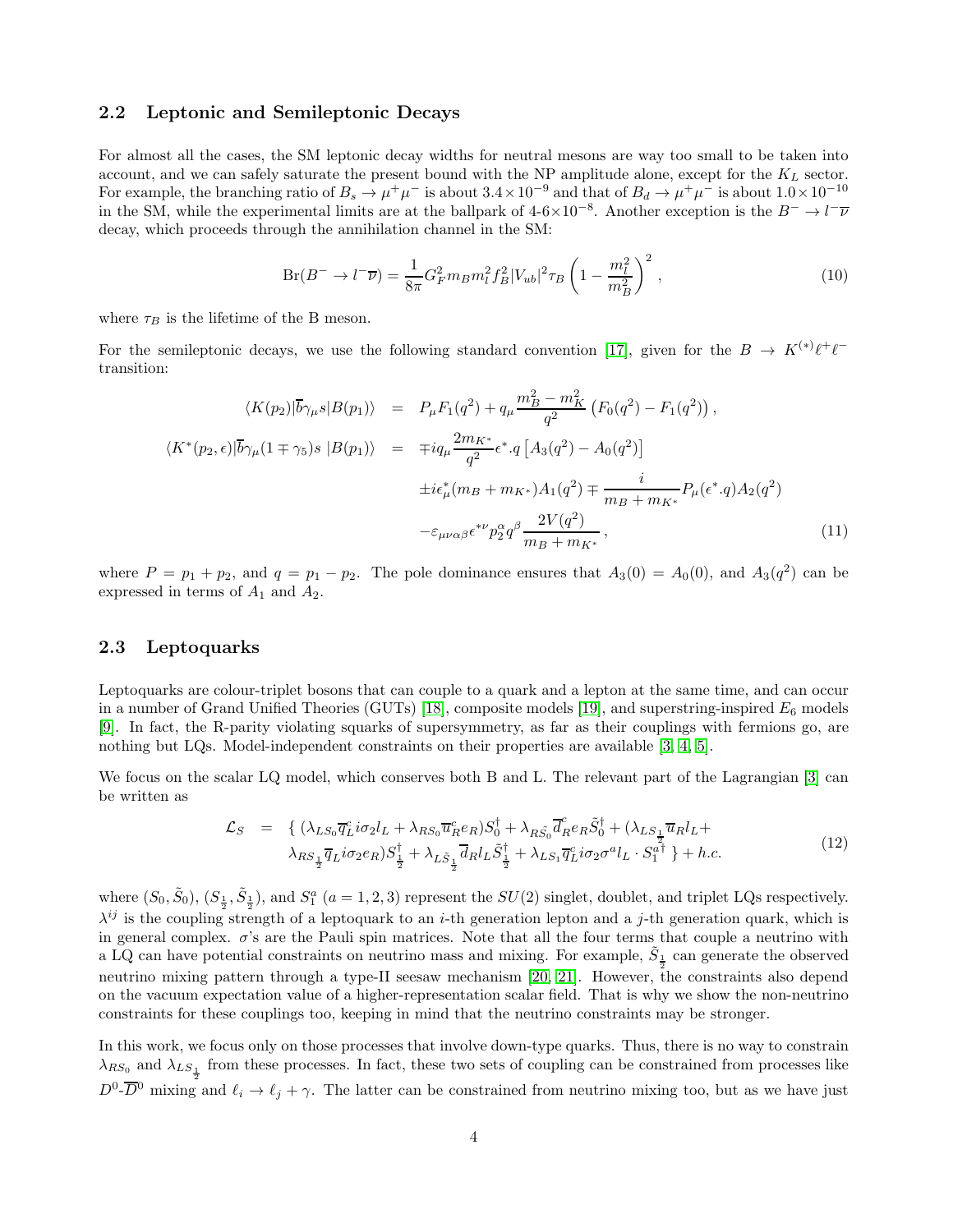mentioned, the limits would depend on other model parameters. We constrain only five types of scalar LQ couplings here:  $\lambda_{LS_0}$ ,  $\lambda_{R\bar{S_0}}$ ,  $\lambda_{RS_{\frac{1}{2}}}$ ,  $\lambda_{L\tilde{S}_{\frac{1}{2}}}$ , and  $\lambda_{LS_1}$ .

While we have not explicitly shown the generation indices in eq. [\(12\)](#page-3-0), it is assumed that the LQs can couple with fermions from two di?erent generations. There is another approach which we should mention here. In this approach [\[4,](#page-14-3) [5\]](#page-14-4), one takes the LQ coupling for a single generation, say the third, so that only the third generation fermions are a?ected. However, these couplings are taken to be in the weak basis, and when one rotates to the mass basis of the quarks, the cross-generational couplings are generated with a mechanism similar to that of the Cabibbo-Kobayashi-Maskawa (CKM) mixing. This controls the relative magnitudes, as well as the phases, of the LQ couplings, and given a texture in the weak basis, all the couplings in the mass basis are present, with predicted magnitudes and phases (the LQ coupling phase also comes from the CKM phase).

While one gets comparable bounds to that of [\[3\]](#page-14-2) in this scheme as well, one should note that:

(i) The mixing matrix for the down-type quarks is not known. What one knows is the misalignment between the  $u<sub>L</sub>$  and the  $d<sub>L</sub>$  bases. Thus, one is forced to consider only the charged-current processes where the misalignment (and not the individual rotation matrices) matters.

(ii) The CKM scheme does not say anything about the rotation matrices for the right-chiral quark sector. Whatever one uses there is at best an assumption. A similar analysis has been done for R-parity violating supersymmetric models too [\[22\]](#page-14-21).

Thus, we will assume that whatever couplings are nonzero, are so in the physical basis of the quark elds, and the phase is arbitrary and not a function of the CKM parameters.

### 2.4 Direct Production Limits

The direct production limits depend on the LQ model, as well as the SM fermions these LQs can couple to. The best limits are as follows [\[23\]](#page-14-22):  $m_{LQ} > 256, 316, 229 \text{ GeV}$  for 1st, 2nd, and 3rd generation LQs respectively when they are pair produced, and  $m_{LQ} > 298, 73$  GeV for 1st and 2nd generation LQs when there is single production. These are the absolute lower bounds at 95% CL, but the constraints are tighter if the LQ coupling to the SM fermions, denoted here by  $\lambda$ , is large. For example, if  $\lambda$  is of the order of the electromagnetic coupling, the first generation LQs were found to have a limit of 275-325 GeV by both the HERA experiments [\[24\]](#page-14-23). For even larger couplings ( $\lambda = 0.2$ -0.5 and above) the LEP experiments exclude a much wider mass range [\[25\]](#page-14-24), but such strong couplings are already almost ruled out if LQ signals are to be observed at the LHC.

The present-day limits for pair-produced LQs are due to the Tevatron experiments. For a summary, we refer the reader to [\[26\]](#page-14-25). The first generation LQs are searched in  $2e+2j$  or  $1e+2j+MET$  channel; the second generation ones are in  $2\mu + 2j$  or  $1\mu + 2j$ +MET channel; and the third generation ones are in  $2\tau + 2b$  or  $2b$ +MET channel. We refer to the original papers [\[27\]](#page-15-0) for the details of the analysis.

The production of LQ states, either single, associated with a lepton (from  $qg \to LQ + \ell$ ), or in pair, from  $q\overline{q}, gg \to LQ + \overline{LQ}$ , has been studied in detail; for example, the reader may look at [\[21,](#page-14-20) [28,](#page-15-1) [29,](#page-15-2) [30\]](#page-15-3). At  $\sqrt{s} = 14$ TeV, the cross-section of pair production of scalar leptoquarks is about 1 pb [\[30\]](#page-15-3). While this goes down significantly for the initial LHC run of  $\sqrt{s} = 7$  TeV, one expects to see LQ signals upto  $m_{LQ} = 500$  GeV even with 5 fb<sup>-1</sup> of luminosity. The cross-section for single production depends on the value of  $\lambda$ . For  $\lambda = \sqrt{4\pi\alpha}$ , the electric charge, the cross-section for LQ plus charged lepton production is about 100 fb for  $m_{LQ} = 500$  GeV. The cross-section is proportional to  $\lambda^2$ , so we expect events even with  $\sqrt{s} = 7$  TeV and  $\lambda \approx 0.05$ . Obviously, for smaller values of  $\lambda$ , pair production will be more favoured, and we expect the preliminary run of LHC to establish a limit of the order of 500 GeV.

In this analysis, we will use a somewhat conservative reference mass value of 300 GeV for every LQ state, independent of the quantum numbers and generation. The bounds on the product couplings scale as  $m_{LQ}^2$ , so the bounds that we show should be multiplied by  $(300/m_{LQ})^2$ .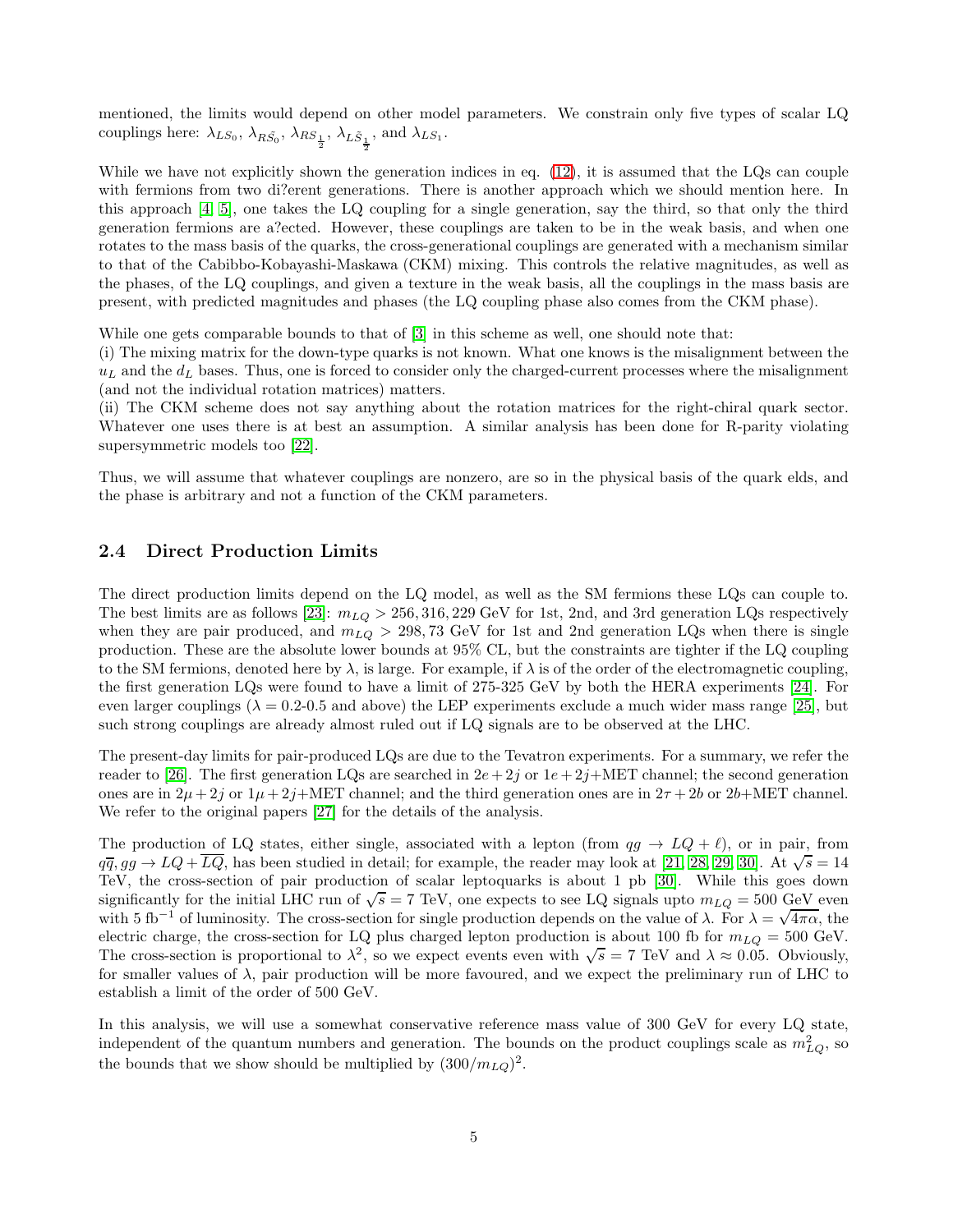

<span id="page-5-0"></span>Figure 1: Leptoquark contributions to  $M^0 - \overline{M}{}^0$  mixing.

### <span id="page-5-1"></span>2.5 Constraints from Meson Mixing

Consider the neutral meson  $M^0 \equiv q_j \overline{q_k}$ . The oscillation can have a new LQ mediated amplitude, with *i*-type leptons and some scalar LQs in the box, as shown in Fig. [\(1\)](#page-5-0). The amplitude is proportional to  $(\lambda_{ik}^*\lambda_{ij})^2$ . We consider, as in the standard practice, a hierarchical coupling scheme, so that we may consider only two LQ couplings to be nonzero at the most. Also, we consider any one type of LQ to be present at the same time. This keeps the discussion simple and the numerical results easily tractable; however, this may not be the case where we have some high-energy texture of the couplings and there can be a number of nonzero couplings at the weak scale.

For the LQ box, one must consider the same type of lepton flowing inside the box if we wish to restrict the number of LQ couplings to 2. The effective Hamiltonian contains the operator  $\tilde{O}_1$ , defined as

$$
\tilde{O}_1 = \left[\overline{b}\gamma^\mu P_R d\right]_1 \left[\overline{b}\gamma_\mu P_R d\right]_1,\tag{13}
$$

(where the subscript 1 indicates the  $SU(3)_c$  singlet nature of the current), and is given by

$$
\mathcal{H}_{LQ} = \frac{(\lambda_{ik}^* \lambda_{iq})^2}{128\pi^2} \left[ \frac{c_1}{m_{LQ}^2} \left\{ I \left( \frac{m_l^2}{m_{LQ}^2} \right) \right\} + \frac{c_2}{m_{LQ}^2} \right] \tilde{O}_1 , \qquad (14)
$$

where  $c_1 = 1, c_2 = 0$  for  $S_0, \tilde{S}_0$  and  $S_{\frac{1}{2}}, c_1 = c_2 = 1$  for  $\tilde{S}_{\frac{1}{2}},$  and  $c_1 = 4, c_2 = 1$  for  $S_1$ . Therefore, if we are allowed to neglect the SM, the limits on the product couplings for  $(\lambda_{LS_0}, \lambda_{RS_0}, \lambda_{RS_{1/2}}), \lambda_{L\tilde{S}_{1/2}},$  and  $\lambda_{LS_1}$  should be at the ratio of  $1:\frac{1}{\sqrt{2}}$  $\frac{1}{2}$  :  $\frac{1}{\sqrt{2}}$  $\frac{1}{5}$ . The operator  $\tilde{O}_1$  is multiplicatively renormalized and the LQ couplings are those obtained at the weak scale. The function  $I(x)$ , defined as

$$
I(x) = \frac{1 - x^2 + 2x \log x}{(1 - x)^3},
$$
\n(15)

is always very close to  $I(0) = 1$ ; note that we have taken all LQs to be degenerate at 300 GeV.

#### 2.6 Constraints from Leptonic and Semileptonic Decays

The LQ couplings which may contribute to  $K^0 - \overline{K}^0$ ,  $B_d - \overline{B_d}$  and  $B_s - \overline{B_s}$  mixing should also affect various LQ-mediated semileptonic  $(b \to d(s)l^+l^-$ ,  $s \to dl^+l^-$ ) and purely leptonic  $(B_{d(s)}^0 \to l^+l^-$ ,  $K^0 \to l^+l^-$ ) decays. The estimated BRs of leptonic flavour conserving  $\Delta B(S) = 1$  processes within SM are very small compared to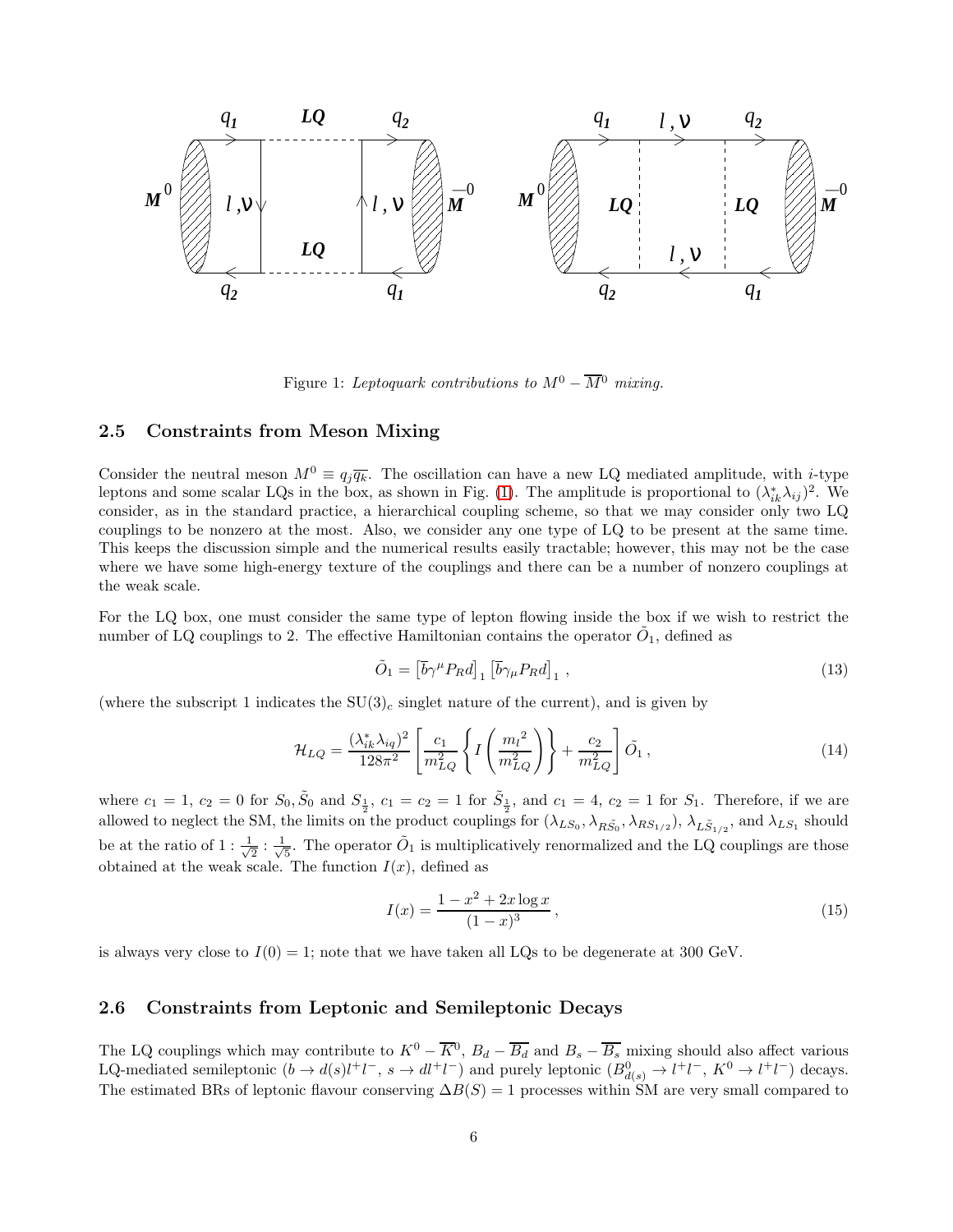| Interaction                                                                                                       | 4-fermion vertex                                              | Fierz-transformed vertex                                                                         |
|-------------------------------------------------------------------------------------------------------------------|---------------------------------------------------------------|--------------------------------------------------------------------------------------------------|
| $(\lambda_{LS_0}\overline{q}_L^c i\sigma_2 l_L + \lambda_{RS_0}\overline{u}_R^c e_R)S_0^{\dagger}$                | $G(\overline{d}_{L}^{c}\nu_{L})(\overline{\nu}_{L}d_{L}^{c})$ | $\frac{1}{2}G(\overline{d}_{L}^{c}\gamma^{\mu}d_{L}^{c})(\overline{\nu}_{L}\gamma_{\mu}\nu_{L})$ |
| $\lambda_{R}\tilde{S}_{\perp} \overline{d}_{R}^{c}e_{R}\tilde{S}_{0}^{\dagger}$                                   | $G(\overline{d}_R^c e_R)(\overline{e}_R d_R^c)$               | $\frac{1}{2}G(\overline{d}_R^c\gamma^{\mu}d_R^c)(\overline{e}_R\gamma_{\mu}e_R)$                 |
| $(\lambda_{LS_{1/2}}\overline{u}_{R}l_{L} + \lambda_{RS_{1/2}}\overline{q}_{L}i\sigma_{2}e_{R})S_{1/2}^{\dagger}$ | $G(\overline{d}_L e_R)(\overline{e}_R d_L)$                   | $\frac{1}{2}G(\overline{d}_{L}\gamma_{\mu}d_{L})(\overline{e}_{R}\gamma_{\mu}e_{R})$             |
| $\lambda_{L\tilde{S}_{1/2}}\overline{d}_{R}l_{L}\tilde{S}_{1/2}^{\dagger}$                                        | $G(\overline{d}_R\nu_L)(\overline{\nu}_L d_R)$                | $\frac{1}{2}G(\overline{d}_R\gamma^{\mu}d_R)(\overline{\nu}_L\gamma_{\mu}\nu_L)$                 |
|                                                                                                                   | $G(\overline{d}_Re_L)(\overline{e}_Ld_R)$                     | $\frac{1}{2}G(\overline{d}_R\gamma^{\mu}d_R)(\overline{e}_L\gamma_{\mu}e_L)$                     |
| $\lambda_{LS_1}\overline{q}_L^c i\sigma_2\vec{\sigma}l_L\cdot\vec{S}_1^\dagger$                                   | $G(\overline{\nu}_L d_L^c)$                                   | $\frac{1}{2}G(\overline{d}_{L}^{c}\gamma^{\mu}d_{L}^{c})(\overline{\nu}_{L}\gamma_{\mu}\nu_{L})$ |
|                                                                                                                   | $2G(\overline{d}_{L}^{c}e_{L})(\overline{e}_{L}d_{L}^{c})$    | $G(\overline{d}_{L}^{c}\gamma^{\mu}d_{L}^{c})(\overline{e}_{L}\gamma_{\mu}e_{L})$                |

<span id="page-6-0"></span>Table 1: Effective four-fermion operators for scalar leptoquarks. G generically stands for  $\lambda^2/m_{LQ}^2$ .

their experimental numbers or upper bounds, except for  $K_L \to e^+e^-$ ,  $\mu^+\mu^-$ . Therefore it is quite reasonable to ignore the SM effects for these channels while constraining the LQ couplings. For these mixing correlated decays, the final state leptons must be of the same flavour. The leptonic decay modes are theoretically clean and free from any hadronic uncertainties. The semileptonic modes have the usual form-factor uncertainties, and the SM contribution cannot be neglected here.

To construct four-fermion operators from  $\lambda$  type couplings which mediate leptonic and semileptonic B and K decays, one needs to integrate out the LQ field. The effective 4-fermi Hamiltonians and vertices which are related to the mixing is given in Table [1.](#page-6-0) The vertices show that the limits coming from leptonic or semileptonic decays will be highly correlated. For charged leptons in the final state, one can constrain  $R\tilde{S}_0$ ,  $RS_{\frac{1}{2}}$ ,  $L\tilde{S}_{\frac{1}{2}}$ , or  $LS_1$  type LQs. The bounds for the first three will be the same, which is just twice that of  $LS_1$ . Similarly, if we have neutrinos in the final state,  $LS_0$ ,  $L\tilde{S}_\frac{1}{2}$ , or  $LS_1$  type LQ couplings are bounded, all limits being the same.

The product LQ coupling may in general be complex. If we neglect the SM, there is no scope of CP violation and the data constrains only the magnitude of the product, so we can, if we wish, take the product to be real. In fact, if we assume CP invariance,  $K_S$  decay channels to  $\ell_i^+\ell_i^-$  constrain only the real part of the product couplings, and  $K_L$  constrains the imaginary part. For the processes where the SM contribution cannot be neglected, we have saturated the difference between the highest experimental prediction and the lowest SM expectation with an incoherently summed LQ amplitude. For a quick reference, the data on the leptonic and semileptonic channels is shown in Tables [2](#page-6-1) and [3.](#page-7-0) Note that these bounds are almost free from QCD uncertainties except for the decay constants of the mesons, and hence are quite robust. There are other semileptonic channels which we do not show here, e.g.,  $B \to K^* \nu \overline{\nu}$ , because they yield less severe bounds.

| Mode                                                                             | Branching ratio                  |
|----------------------------------------------------------------------------------|----------------------------------|
| Branching ratio                                                                  | Mode                             |
| $< 9 \times 10^{-9}$                                                             | $< 3.2 \times 10^{-7}$           |
| $K_S \rightarrow e^+e^-$                                                         | $K_S \rightarrow \mu^+\mu^-$     |
| $9^{+6}_{-4} \times 10^{-12}$                                                    | $(6.84 \pm 0.11) \times 10^{-9}$ |
| $K_L \rightarrow e^+e^-$                                                         | $K_L \rightarrow \mu^+ \mu^-$    |
| $< 1.0 \times 10^{-8}$                                                           | $< 1.0 \times 10^{-8}$           |
| $B_d \to \mu^+\mu^-$                                                             | $B_d \rightarrow \mu^+\mu^-$     |
| $< 4.1 \times 10^{-3}$                                                           | $< 5.4 \times 10^{-5}$           |
| $B_d \rightarrow \tau^+\tau^-$<br>$< 3.3 \times 10^{-8}$<br>$B_s \to \mu^+\mu^-$ | $B_s \rightarrow e^+e^-$         |

<span id="page-6-1"></span>Table 2: Branching ratios for some leptonic decays of K and B mesons [\[23\]](#page-14-22). The limits are at 90% confidence level. The SM expectation is negligible.

The constraints coming from the decay  $M^0 (\equiv q_j \overline{q}_k) \to \ell_i \overline{\ell}_i$  can be expressed as

$$
|\lambda_{ij}\lambda_{ik}^*| < 2\sqrt{F_M}m_{LQ}^2\tag{16}
$$

for  $R\tilde{S}_0$ ,  $RS_{\frac{1}{2}}$ , and  $L\tilde{S}_{\frac{1}{2}}$  types, and without the factor of 2 on the righthand side for the  $LS_1$  type LQs. Here

$$
F_M = \frac{1}{G_M} \text{Br}\left(M^0 \to \ell_i \overline{\ell}_i\right),
$$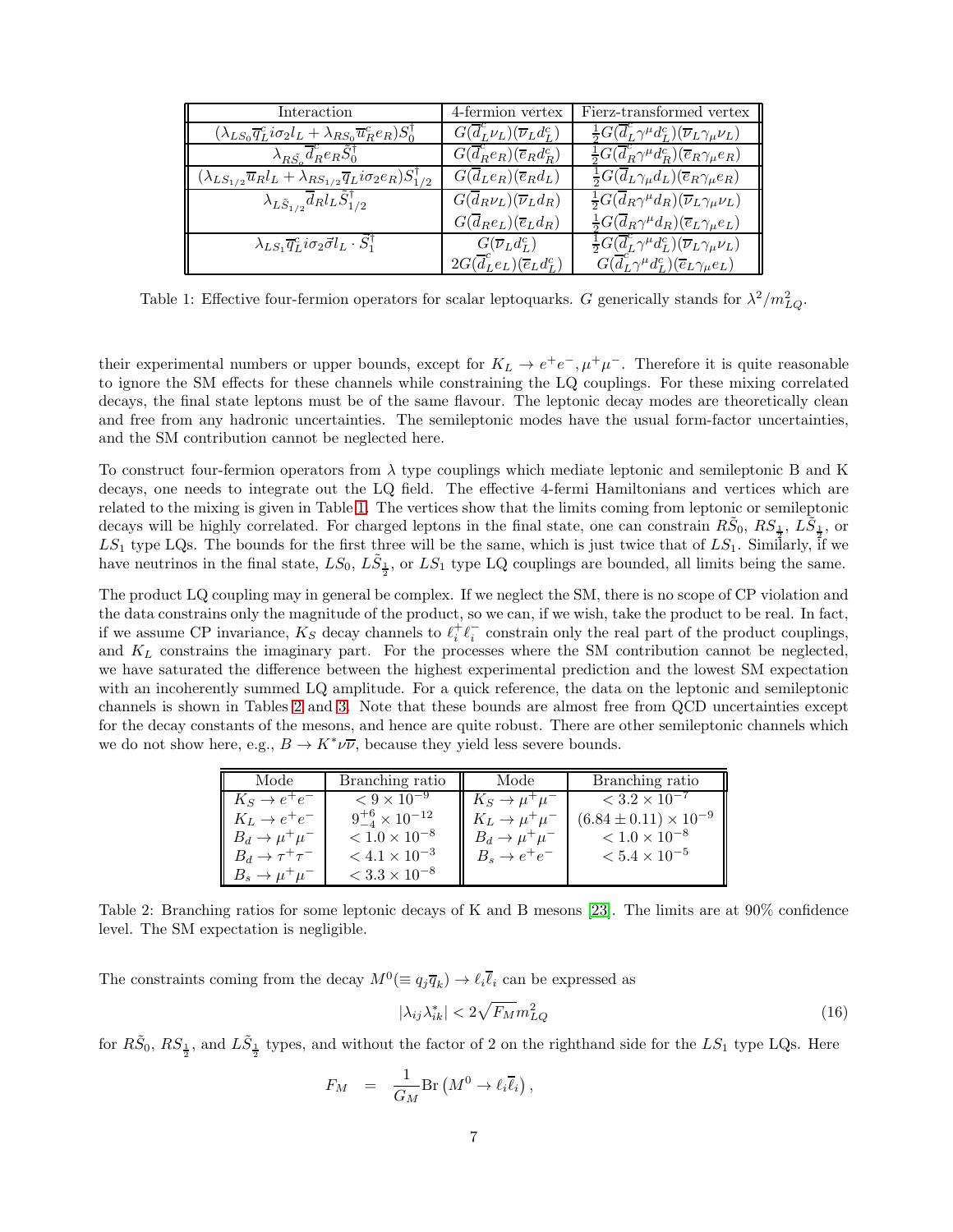| Mode                                       | Branching ratio                      | SM expectation                   | Mode                                | Branching ratio                          | SM expectation                   |
|--------------------------------------------|--------------------------------------|----------------------------------|-------------------------------------|------------------------------------------|----------------------------------|
| $K_S \rightarrow \pi^0 e^+ e^-$            | $3.0^{+1.5}_{-1.2}\times10^{-9}$     | $2.1 \times 10^{-10}$            | $K_S \rightarrow \pi^0 \mu^+ \mu^-$ | $2.9^{+1.5}_{-1.2}\times10^{-9}$         | $4.8 \times 10^{-10}$            |
| $K_L \rightarrow \pi^0 e^+ e^-$            | $< 2.8 \times 10^{-10}$              | $2.4 \times 10^{-11}$            | $K_L \rightarrow \pi^0 \mu^+ \mu^-$ | $< 3.8 \times 10^{-10}$                  | $4.4 \times 10^{-12}$            |
| $K_L \rightarrow \pi^0 \nu \overline{\nu}$ | $< 6.7 \times 10^{-8}$               | $(2.8 \pm 0.6) \times 10^{-11}$  | $K^+\to\pi^+\nu\overline{\nu}$      | $(17.3^{+11.5}_{-10.5}) \times 10^{-11}$ | $(8.5 \pm 0.7) \times 10^{-11}$  |
| $K^+ \rightarrow \pi^+ e^+ e^-$            | $(2.88 \pm 0.13) \times 10^{-7}$     | $(2.74 \pm 0.23) \times 10^{-7}$ | $K^+ \to \pi^+ \mu^+ \mu^-$         | $(8.1 \pm 1.4) \times 10^{-8}$           | $(6.8 \pm 0.6) \times 10^{-8}$   |
| $B_d \rightarrow \pi^0 e^+ e^-$            | $< 1.4 \times 10^{-7}$               | $3.3 \times 10^{-8}$             | $B_d \rightarrow \pi^0 \mu^+ \mu^-$ | $\sqrt{1.8 \times 10^{-7}}$              | $3.3 \times 10^{-8}$             |
| $B_d \rightarrow K^0 e^+ e^-$              | $(1.3^{+1.6}_{-1.1}) \times 10^{-7}$ | $2.6 \times 10^{-7}$             | $B_d \rightarrow K^0 \mu^+ \mu^-$   | $(5.7^{+2.2}_{-1.8}) \times 10^{-7}$     | $(3.3 \pm 0.7) \times 10^{-7}$   |
| $B_d \to K^* \mu^+ \mu^-$                  | $(1.06 \pm 0.17) \times 10^{-6}$     | $(1.0 \pm 0.4) \times 10^{-6}$   | $B_d \rightarrow K^* e^+ e^-$       | $1.39 \times 10^{-6}$                    | $(1.3 \pm 0.4) \times 10^{-6}$   |
| $B_d\to\pi^0\nu\overline{\nu}$             | $< 2.2 \times 10^{-4}$               | $(8.5 \pm 3.5) \times 10^{-8}$   | $B_d \to K^0 \nu \overline{\nu}$    | $< 1.6 \times 10^{-4}$                   | $(1.35 \pm 0.35) \times 10^{-5}$ |
| $B_d \to K^{*0} \nu \overline{\nu}$        | $< 1.2 \times 10^{-4}$               | $3.8 \times 10^{-6}$             | $B^+ \to \pi^+ e^+ e^-$             | $< 8.0 \times 10^{-6}$                   | $(2.03 \pm 0.23) \times 10^{-8}$ |
| $B^{+} \to \pi^{+} \mu^{+} \mu^{-}$        | $< 6.9 \times 10^{-6}$               | $(2.03 \pm 0.23) \times 10^{-8}$ | $B^+\to\pi^+\nu\overline{\nu}$      | $< 100 \times 10^{-6}$                   | $(9.7 \pm 2.1) \times 10^{-6}$   |
| $B^+ \to K^+ e^+ e^-$                      | $< 1.25 \times 10^{-5}$              | $6.0 \times 10^{-7}$             | $B^{+} \to K^{+} \mu^{+} \mu^{-}$   | $< 8.3 \times 10^{-6}$                   | $6.0 \times 10^{-7}$             |
| $B^+\to K^{+*}\nu\overline{\nu}$           | $< 8.0 \times 10^{-5}$               | $(12.0 \pm 4.4) \times 10^{-6}$  | $B^+\to K^+\nu\overline{\nu}$       | $< 14 \times 10^{-6}$                    | $(4.5 \pm 0.7) \times 10^{-6}$   |
| $B_s \to \phi \mu^+ \mu^-$                 | $(1.44 \pm 0.57) \times 10^{-6}$     | $1.6 \times 10^{-6}$             | $B_s \to \phi \nu \overline{\nu}$   | $< 5.4 \times 10^{-3}$                   | $(13.9 \pm 5.0) \times 10^{-6}$  |

<span id="page-7-0"></span>Table 3: Branching ratios for some semileptonic K and B decays [\[23,](#page-14-22) [31,](#page-15-4) [32,](#page-15-5) [33,](#page-15-6) [34\]](#page-15-7). The limits are at 90% confidence level. Also shown are the central values for the SM. For the SM expectations shown with an error margin, we have taken the lowest possible values, so that the LQ bounds are most conservative. The systematic and statistical errors have been added in quadrature.

$$
G_M = \frac{1}{32\pi} f_{M^0} \tau_{M^0} M_{M^0}^3 m_\ell \sqrt{1 - 4 \frac{m_\ell^2}{M_{M^0}^2}}, \tag{17}
$$

 $\tau$  and  $f_{M^0}$  being the lifetime and the decay constant of  $M^0$  respectively. Note that  $K_L$  has a lifetime two orders of magnitude larger than that of  $K_S$  and hence the bounds coming from  $K_L$  decays are going to be tighter by that amount.

## 3 Numerical Inputs

The numerical inputs have been taken from various sources and listed in Table [4.](#page-8-0) We use the BSW form factors [\[17\]](#page-14-16) with a simple pole dominance, and the relevant form factors at zero momentum transfer  $q^2 = 0$  are taken as follows [\[35\]](#page-15-8):

$$
F_0^{B \to K}(0) = F_1^{B \to K}(0) = 0.38, \quad F_0^{B \to \pi}(0) = F_1^{B \to \pi}(0) = 0.33,
$$
  
\n
$$
B \to K^* : V(0) = 0.37, A_1(0) = A_2(0) = 0.33, A_0(0) = 0.32,
$$
\n(18)

while we take  $F_0^{K\to\pi}(0) = 0.992$ . This is not incompatible with the lattice QCD result of 0.9560(84) [\[36\]](#page-15-9). The theoretical uncertainty comes mostly from the form factors, but is never more than 10% for the LQ coupling bounds. The bounds are not a sensitive function of the exact values of the form factors, and remain more or less the same even when one uses the light-cone form factors.

The mass differences  $\Delta M$  are all pretty well-measured; for consistency, we use the UTfit values [\[37\]](#page-15-10). We use  $\sin(2\beta_d)$  as measured in the charmonium channel [\[1\]](#page-14-0). The SM prediction is taken from the measurement of the UT sides only since that is least likely to be affected by new physics. (However, this need not be true always. For example, if there is a new physics contributing in the  $B_d - \overline{B_d}$  mixing amplitude, the extracted value of  $V_{td}$ may not be equal to its SM value.) For  $\beta_s$ , which is defined as  $\arg(-V_{ts}V_{tb}^*/V_{cs}V_{cb}^*)$ , the errors are asymmetric:

$$
\beta_s = \left(0.47_{-0.21}^{+0.13}\right) \cup \left(1.09_{-0.13}^{+0.21}\right) ,\tag{19}
$$

which we show in a symmetrized manner. The decay constants  $f_{B_{d,s}}$  are taken from [\[38\]](#page-15-11) as a lattice average of various groups. The same holds for  $f_B\sqrt{B_B}$  and  $\xi$ , defined as  $\xi = f_{B_s}\sqrt{B_{B_s}}/f_{B_d}\sqrt{B_{B_d}}$ , whose value we take to be  $1.258 \pm 0.020 \pm 0.043$ .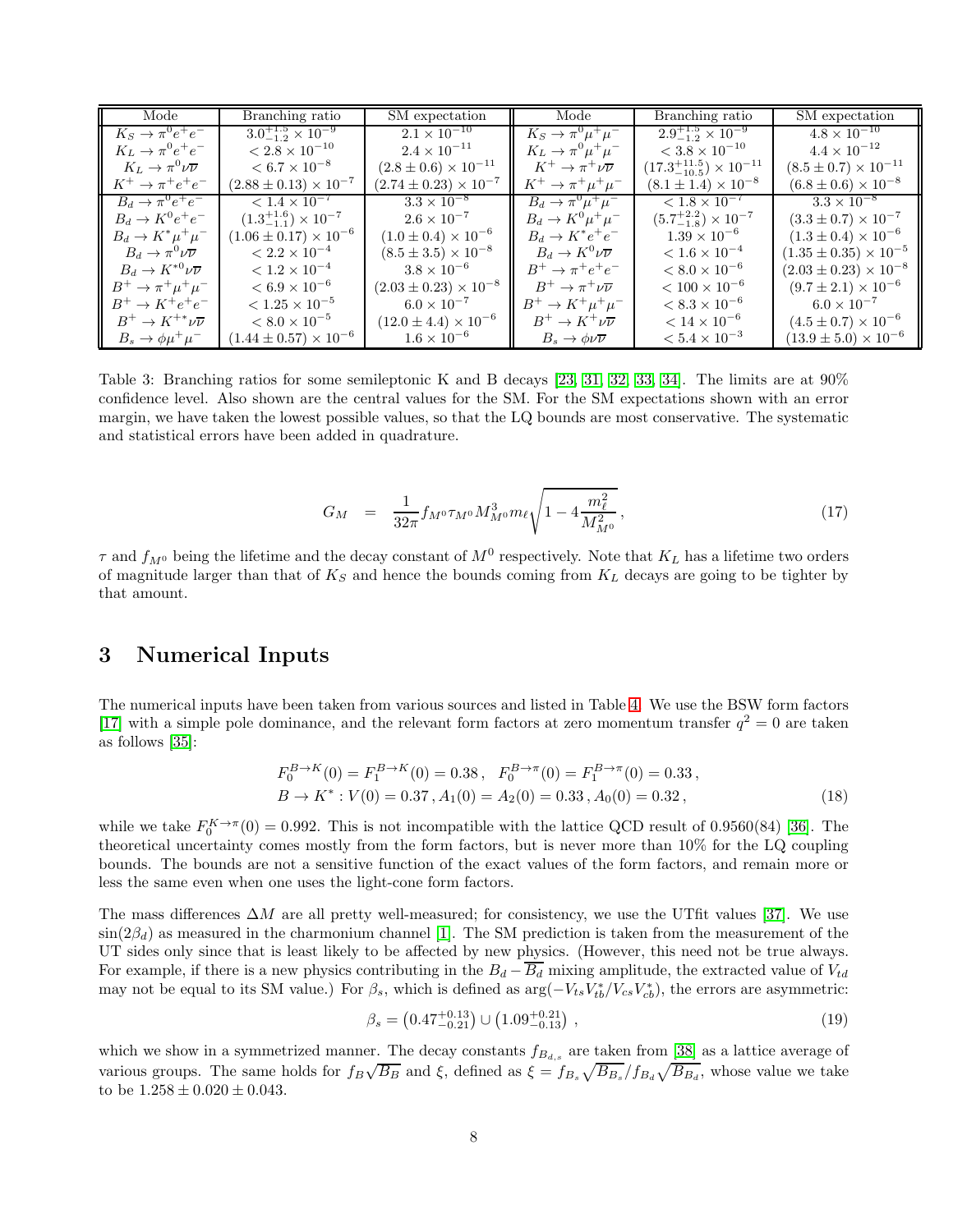| Observable                | Value                                   | Observable               | Value                              |
|---------------------------|-----------------------------------------|--------------------------|------------------------------------|
| $\Delta M_K$              | $5.301 \times 10^{-3}$ ps <sup>-3</sup> | $ \varepsilon_K $        | $(2.228 \pm 0.011) \times 10^{-3}$ |
| $\Delta M_{B_d}$          | $(0.507 \pm 0.005)$ ps <sup>-1</sup>    | $B_K$                    | $0.75 \pm 0.07$                    |
| $\Delta M_{B_s}$          | $(17.77 \pm 0.12) \text{ ps}^{-1}$      | $\eta_{B_K}$             | $1.38 \pm 0.53$                    |
| $\eta_{B_{B_d}(B_{B_s})}$ | $0.55 \pm 0.01$                         | $f_K$                    | $160 \text{ MeV}$                  |
| $\sin(2\beta_d)_{exp}$    | $0.668 \pm 0.028$                       | $f_{B_s}$                | $(228 \pm 17)$ MeV                 |
| $\sin(2\beta_d)_{SM}$     | $0.731 \pm 0.038$                       | $f_{B_s}/f_{B_d}$        | $(1.199 \pm 0.008 \pm 0.023)$      |
| $(\beta_s)_{exp}$         | $(0.43 \pm 0.17) \cup (1.13 \pm 0.17)$  | $B_{B_s}$<br>${^rB_s}$ : | $(257 \pm 6 \pm 21)$ MeV           |

<span id="page-8-0"></span>Table 4: Input parameters. For the form factors, see text.

### 4 Analysis

### 4.1 Neutral Meson Mixing

While our bounds are shown in Table [5](#page-9-0) following the procedure outlined in Section [2.5,](#page-5-1) let us try to understand the origin of these bounds.

Take Figure [2](#page-9-1) (a) as an example, which shows the bounds on the real and imaginary parts of  $\lambda_{i1}\lambda_{i2}^*$ . This is shown for the triplet  $LQ S<sub>1</sub>$ ; all  $LQ<sub>S</sub>$  produce a similar diagram, with the limits properly scaled. To get an idea of the scaling, one may again look at Table [5,](#page-9-0) and scale accordingly.

For the K system, we use  $\Delta M_K$  and  $|\varepsilon_K|$  as the constraints. The SM part is assumed to be dominated by the short-distance contributions only. Note the spoke-like structure; this is because  $|\varepsilon_K|$  gives a very tight constraint on Im( $M_{12}$ ) and only those points are chosen for which  $(\lambda \lambda^*)^2$  is almost real. However, as we will see later, all the bounds except those for the  $LS_0$  type LQs will be superseded by those coming from leptonic and semileptonic K decays; however,  $i = 3$  bounds will stand.

A similar analysis is shown for the  $B_d - \overline{B_d}$  system in Figure [2](#page-9-1) (b) and Table [5.](#page-9-0) Note that the bounds on the real and the imaginary parts of any product coupling are almost the same. This is, of course, no numerical accident. To understand this, let us analyse the origin of these bounds. There are two main constraints for the  $B_d$  system:  $\Delta M_d$  and sin(2 $\beta_d$ ). There will be a region, centred around the origin of  $Re(\lambda\lambda) - Im(\lambda\lambda)$  plane (since  $\Delta M_d$  can be explained by the SM alone), where  $|\lambda\lambda|$  is small and the phase can be arbitrary. At the 1 $\sigma$ level, this region appears to be small, because the measured value of  $\sin(2\beta_d)$  from the charmonium channels is just barely compatible with that obtained from a measurement of the sides of the unitarity triangles. The region expands if we take the error bars to be larger. This is the SM-dominated region, where LQ creeps in to whatever place is left available. Any analysis, taking both SM and LQ but assuming incoherent sum of amplitudes, should generate this region only.

However, there is always scope for fully constructive or destructive interference between SM and any NP. Consider a situation where the LQ contribution is large, so large that even after a destructive interference with the SM amplitude, enough is left to saturate  $\Delta M_d$ . This LQ-dominated region (this is true for all NP models in general) gives us the bounds, and in the limit where the SM can be neglected, the bounds on  $Re(\lambda\lambda)$  are almost the same as on  $Im(\lambda\lambda)$ . The alignment of the fourfold symmetric structure is different from Figure [2](#page-9-1) (b) because of the sizable value of  $\sin(2\beta_d)$ .

The limits for the  $B_s$  system are shown in Figure [3.](#page-10-0) Note that the origin is excluded at the  $1\sigma$  level; this is due to the large observed values of  $\beta_s$ :  $\beta_s = (25 \pm 10)^\circ \cup (65 \pm 10)^\circ$  in the first quadrant and a mirror image in the second quadrant.

The magnitude of the product is bounded to be less than 0.08 at the  $1\sigma$  level for the triplet LQ, and scaled according to Table [5.](#page-9-0) For  $i = 2$ , the relevant coupling mediates the leptonic decay  $B_s \to \mu^+ \mu^-$  and semileptonic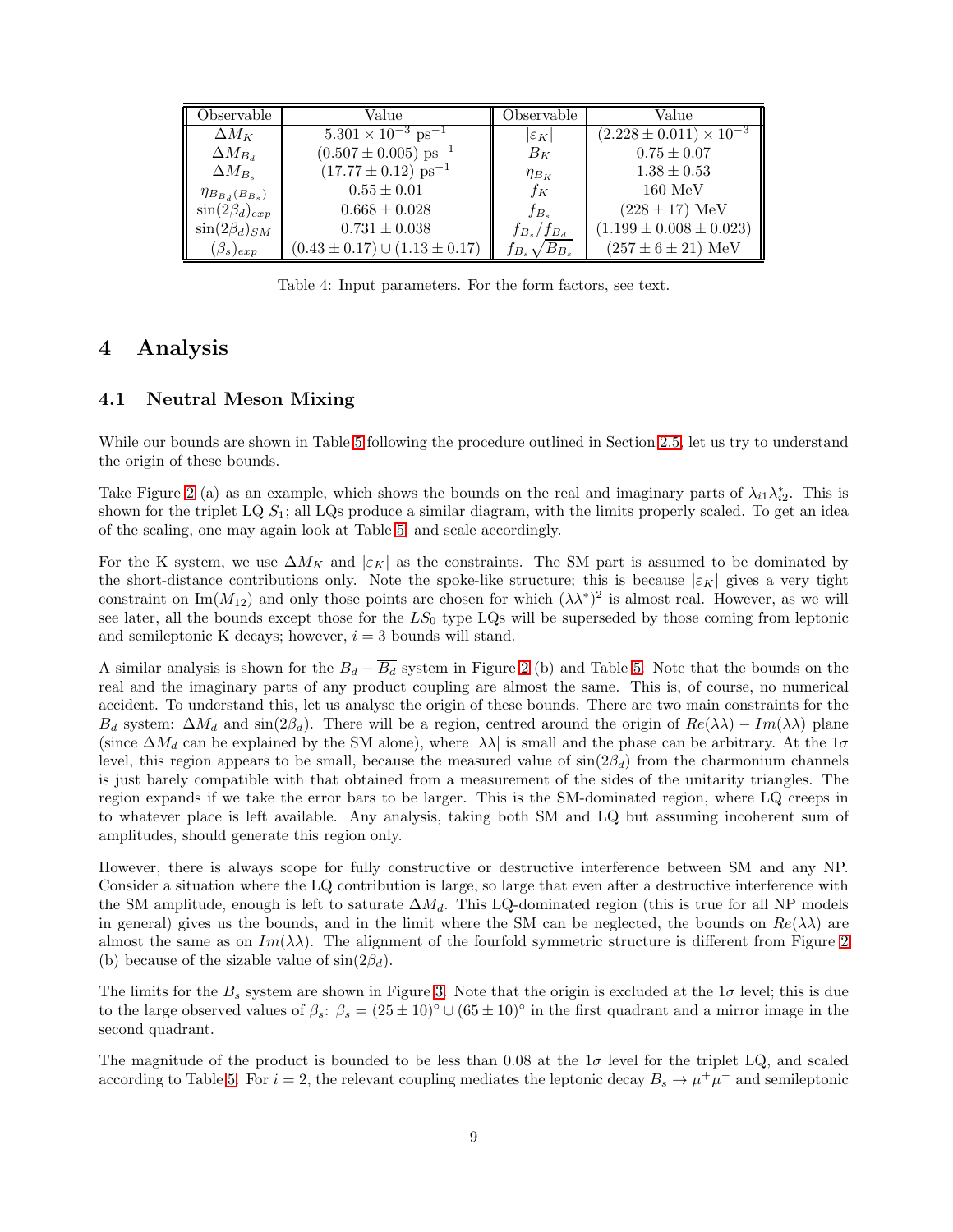| Process                | LQ Type                              | Real   | Real part  | Img part   | $\lambda\lambda^*$ |
|------------------------|--------------------------------------|--------|------------|------------|--------------------|
| $&$ indices            |                                      | Only   | of Complex | of Complex |                    |
| $K^0 - \overline{K^0}$ | $LS_0, RS_0, RS_{\frac{1}{2}}$       | 0.008  | 0.008      | 0.008      | 0.008              |
| $(i1)(i2)^*$           | $LS_1$                               | 0.0055 | 0.0055     | 0.0055     | 0.0055             |
|                        | $LS_1$                               | 0.0036 | 0.0036     | 0.0036     | 0.0036             |
| $B_d - B_d$            | $LS_0, R\dot{S}_0, RS_{\frac{1}{2}}$ | 0.009  | 0.022      | 0.022      | 0.027              |
| $(i1)(i3)^{*}$         | $L\overline{S}_1$                    | 0.0063 | 0.016      | 0.016      | 0.019              |
|                        | $LS_1$                               | 0.004  | 0.010      | 0.010      | 0.012              |
| $B_s - \overline{B_s}$ | $LS_0, RS_0, RS_{\frac{1}{2}}$       | 0.05   | 0.13       | 0.13       | 0.18               |
| $(i2)(i3)^*$           | $L\ddot{S}_{\frac{1}{2}}$            | 0.034  | 0.09       | 0.09       | 0.13               |
|                        | $LS_1$                               | 0.02   | 0.06       | 0.06       | 0.08               |

<span id="page-9-0"></span>Table 5: Bounds from the neutral meson mixing. The third column shows the bounds when the couplings are assumed to be real. The last three columns are for complex couplings.



<span id="page-9-1"></span>Figure 2: (a) Allowed parameter space for  $\lambda_{i1}\lambda_{i2}^*$  for  $\lambda_{LS_1}$  type couplings. (b) The same for  $\lambda_{i1}\lambda_{i3}^*$ .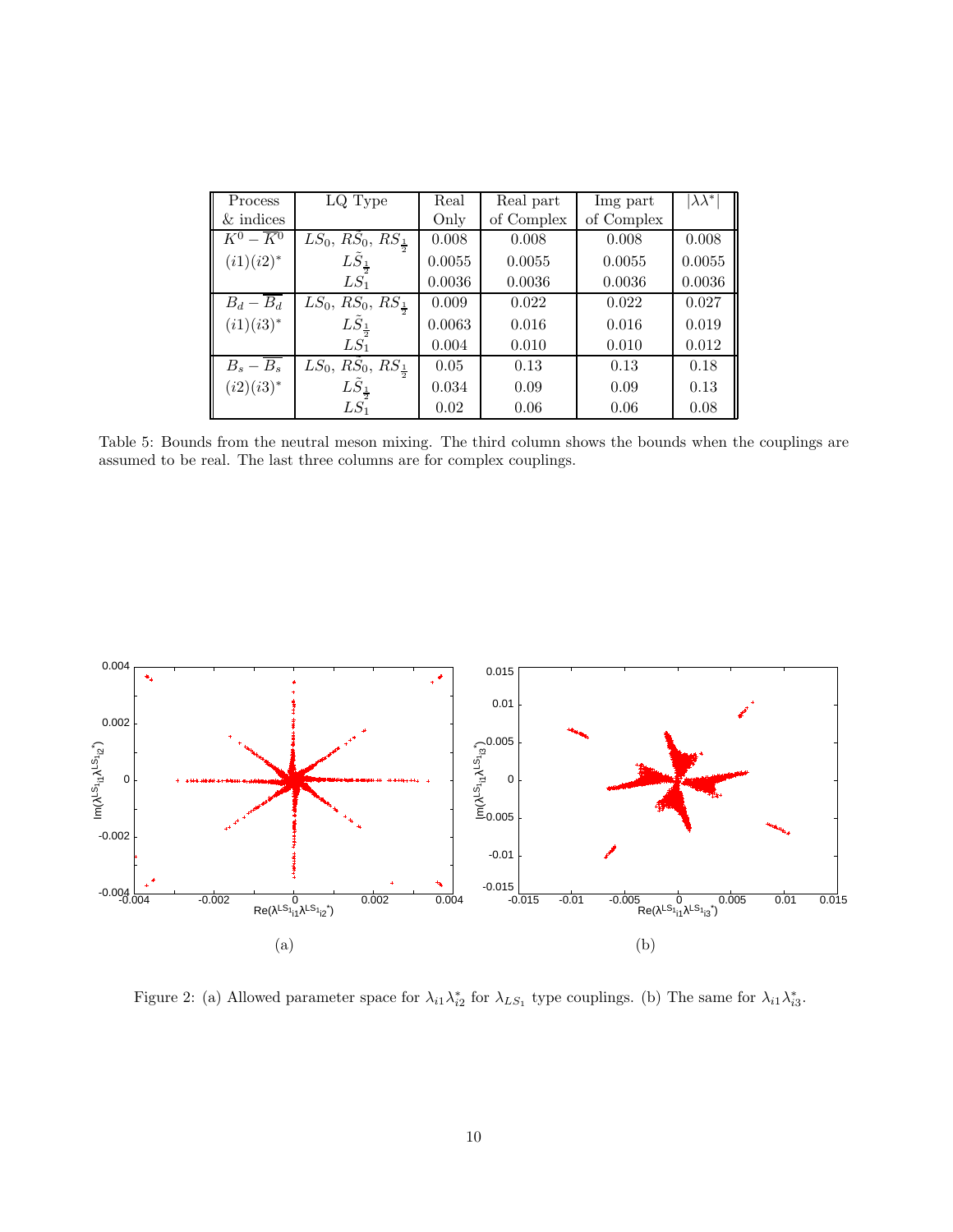| $K_{L(S)}$ Decay             | Coupling       | $\lambda \lambda^*$    | $B_{d(s)}$ Decay                                                                     | Coupling       | $ \lambda \lambda^* $                 |
|------------------------------|----------------|------------------------|--------------------------------------------------------------------------------------|----------------|---------------------------------------|
| $K_S \rightarrow e^+e^-$     | $(12)(11)^*$   |                        | $\boxed{1.8 \times 10^{-1}}$ $B_d \rightarrow \mu^+ \mu^-$                           | $(21)(23)^{*}$ | $2.8 \times \overline{10^{-3}}$       |
| $K_S \rightarrow \mu^+\mu^-$ | $(22)(21)^*$   |                        | $\parallel$ 5.5 $\times$ 10 <sup>-3</sup> $\parallel$ $B_d \rightarrow \tau^+\tau^-$ |                | $(31)(33)^{*}$   $1.2 \times 10^{-1}$ |
| $K_L \rightarrow e^+e^-$     | $(12)(11)^{*}$ |                        | $2.4 \times 10^{-4}$    $B_s \to \mu^+ \mu^-$                                        | $(22)(23)^{*}$ | $4.3 \times 10^{-3}$                  |
| $K_L \rightarrow \mu^+\mu^-$ | $(22)(21)^*$   | $6.4 \times 10^{-6}$ h |                                                                                      |                |                                       |

<span id="page-10-1"></span>Table 6: Bounds from the correlated leptonic  $K_{L(S)}$  and  $B_{d(s)}$  decays. The LQs are either of  $R\tilde{S}_0$ ,  $RS_{\frac{1}{2}}$ , or  $L\tilde{S}_{\frac{1}{2}}$ type. For  $LS_1$  type LQ, the bounds are half of that shown here.

 $B_d \to K^{(*)} \mu^+ \mu^-$  decays. We will see in the next part, just like the K system, that the constraints coming from such decays are much stronger. The same observation is true for  $i = 1$ . Again, only for  $\lambda_{LS_0}$  type couplings, there is no leptonic or semileptonic contributions (the down-type quark current couples with the neutrino current only), and the bounds coming from the mixing stand. Thus, for  $i = 1, 2$  and any other LQ except  $S_0$ , it is extremely improbable that the LQ contribution explains the large mixing phase.

What happens for  $i = 3$ ? This will mediate the decays  $B_s \to \tau^+ \tau^-$  and  $B \to X_s \tau^+ \tau^-$ . While there is no data on these channels yet, we may have a consistency check with the lifetime of  $B_s$ . This tells us that couplings as large as 0.05 are allowed, but the decay  $B_s \to \tau^+\tau^-$  should be close to the discovery limit. This will be an interesting channel to explore at the LHC. There is an exception: if we consider  $\lambda_{LS_0}$  type couplings, neutrinos flow inside the box, and then we have final-state neutrinos, and not  $\tau$  leptons.

Note that the box diagram with leptoquarks and leptons has a nonzero absorptive part, which is responsible for the corresponding correlated decays. This affects the width differences  $\Delta\Gamma_{d,s}$ . As has been shown in [\[6\]](#page-14-5), NP that contributes to  $\Delta\Gamma$  may enhance the mixing phase in the  $B_s - \overline{B_s}$  box, contrary to the Grossman theorem [\[7\]](#page-14-6), which tells that the mixing phase in the  $B_s$  system must decrease due to NP if there is no absorptive amplitude in the box diagram. The effect on  $\Delta \Gamma_d/\Gamma_d$  is negligible; with the bounds that we get here, it is never more than 1%, or even less (note that [\[6\]](#page-14-5) uses a LQ mass of 100 GeV and we need to scale their results). For  $B_s$ ,  $\Delta\Gamma_s/\Gamma_s$ may go up to 30% without significantly enhancing the leptonic branching ratios like  $B_s \to \tau^+\tau^-$ , and one can also get a significant nonzero phase in the  $B_s - B_s$  mixing that is indicated by the present experiments [\[8\]](#page-14-7).



<span id="page-10-0"></span>Figure 3: (a) Allowed parameter space for  $\lambda_{i2}\lambda_{i3}^*$  (b) The reach for the angle  $\beta_s$ . For more details, see text.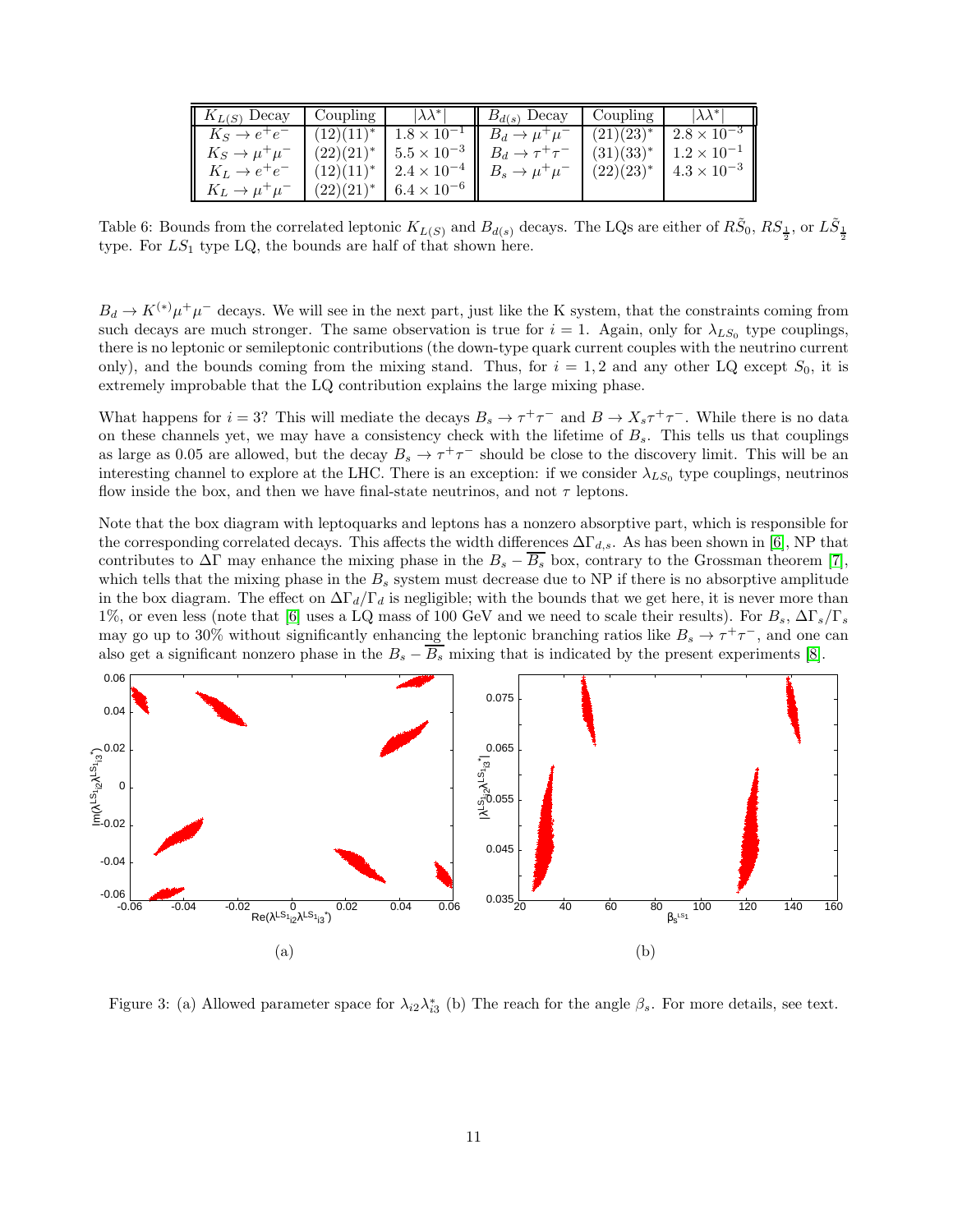| Decay channel                              | Coupling       | $ \lambda \lambda^* $ | Decay channel                       | Coupling       | $ \lambda \lambda^* $ |
|--------------------------------------------|----------------|-----------------------|-------------------------------------|----------------|-----------------------|
| $K_S \rightarrow \pi^0 e^+ e^-$            | $(11)(12)^{*}$ | $2.8 \times 10^{-3}$  | $K_L \rightarrow \pi^0 e^+ e^-$     | $(11)(12)^{*}$ | $2.8 \times 10^{-5}$  |
| $K_S \rightarrow \pi^0 \mu^+ \mu^-$        | $(21)(22)^{*}$ | $4.6 \times 10^{-3}$  | $K_L \rightarrow \pi^0 \mu^+ \mu^-$ | $(21)(22)^{*}$ | $5.9 \times 10^{-5}$  |
| $K^+ \rightarrow \pi^+ e^+ e^-$            | $(11)(12)^{*}$ | $1.2 \times 10^{-3}$  | $K^+ \rightarrow \pi^+ \mu^+ \mu^-$ | $(21)(22)^{*}$ | $9.5\times10^{-4}$    |
| $K_L \rightarrow \pi^0 \nu \overline{\nu}$ | $(i1)(i2)^*$   | $4.6 \times 10^{-4}$  |                                     |                |                       |
| $B_d \rightarrow \pi^0 e^+ e^-$            | $(11)(13)^{*}$ | $1.1 \times 10^{-3}$  | $B^+\to\pi^+e^+e^-$                 | $(11)(13)^*$   | $5.0 \times 10^{-4}$  |
| $B_d \rightarrow \pi^0 \mu^+ \mu^-$        | $(21)(23)^{*}$ | $1.2 \times 10^{-3}$  | $B^+\to\pi^+\mu^+\mu^-$             | $(21)(23)^{*}$ | $4.6 \times 10^{-4}$  |
| $B_d \rightarrow K^0 e^+ e^-$              | $(12)(13)^{*}$ | $3.6 \times 10^{-4}$  | $B^+ \rightarrow K^+e^+e^-$         | $(12)(13)^{*}$ | $7.0 \times 10^{-3}$  |
| $B_d \rightarrow K^* e^+ e^-$              | $(12)(13)^{*}$ | $9.7 \times 10^{-4}$  | $B_d \to K^* \mu^+ \mu^-$           | $(22)(23)^{*}$ | $1.1 \times 10^{-3}$  |
| $B_d \rightarrow K^0 \mu^+ \mu^-$          | $(22)(23)^{*}$ | $1.5 \times 10^{-3}$  | $B^+\to K^+\mu^+\mu^-$              | $(22)(23)^{*}$ | $5.6 \times 10^{-3}$  |
| $B_d \to \pi^0 \nu \overline{\nu}$         | $(i1)(i3)^{*}$ | $4.4 \times 10^{-2}$  | $B^+\to\pi^+\nu\overline{\nu}$      | $(i1)(i3)^{*}$ | $2.0 \times 10^{-2}$  |
| $B_d \to K^0 \nu \overline{\nu}$           | $(i2)(i3)^{*}$ | $2.6 \times 10^{-2}$  | $B^+\to K^+\nu\overline{\nu}$       | $(i2)(i3)^{*}$ | $6.5 \times 10^{-3}$  |
| $B_d \to K^{0*} \nu \overline{\nu}$        | $(i2)(i3)^{*}$ | $1.5 \times 10^{-2}$  | $B^+\to K^{+*}\nu\overline{\nu}$    | $(i2)(i3)^{*}$ | $1.2 \times 10^{-2}$  |
| $B_s \to \phi \mu^+ \mu^-$                 | $(22)(23)^{*}$ | $7.9 \times 10^{-4}$  | $B_s \to \phi \nu \overline{\nu}$   | $(i2)(i3)^{*}$ | $9.1 \times 10^{-2}$  |

<span id="page-11-0"></span>Table 7: Bounds from the correlated semileptonic B and K decays. The LQs are either of  $R\tilde{S}_0$ ,  $RS_{\frac{1}{2}}$ , or  $L\tilde{S}_{\frac{1}{2}}$ type. For  $LS_1$  type LQ, the bounds are half of that shown here. For the final state neutrino channels, the LQ can be  $LS_0$ ,  $L\tilde{S}_\frac{1}{2}$ , or  $LS_1$  type, all giving the same bound.

#### 4.2 Leptonic and Semileptonic Decays

We have assumed only two LQ couplings to be present simultaneously, with identical lepton indices. Thus we will be interested only in lepton flavour conserving processes. A similar analysis was done in [\[39\]](#page-15-12) for vector LQs. Our bounds are shown in Table [6](#page-10-1) and Table [7.](#page-11-0)

Apart from the leptonic  $K_L$  decays, the SM amplitudes can be neglected as a first approximation. Thus, one may saturate the experimental bounds with the LQ amplitude alone. This generates most of the numbers in Table [6.](#page-10-1) For  $K_L$  decays, we consider the SM part too, and add the amplitudes incoherently. Note that  $K_L$ decays only constrain the imaginary part of the LQ coupling. This can be understood as follows. Consider the decay  $K_L \to \mu^+ \mu^-$ . While in the limit of CP invariance, one can write  $K_L = (K^0 - \overline{K}^0)/\sqrt{2}$ , it is  $\lambda_{21} \lambda_{22}^*$  that mediates  $K^0$  decay and  $\lambda_{21}^*\lambda_{22}$  that mediates  $\overline{K}{}^0$  decay. Taking the combination, the imaginary part of the coupling is responsible for  $K_L$  decays, and the real part is responsible for  $K_S$  decays. As mentioned earlier,  $B_s \to \tau^+\tau^-$  does not have a limit yet, but the SM expectation is about  $\mathcal{O}(10^{-6})$ , and if  $|\lambda_{32}\lambda_{33}| \sim 10^{-2}$ , one expects the BR to be of the order of  $4 \times 10^{-5}$ .

For the channel  $K^+ \to \pi^+ \nu \overline{\nu}$ , the outgoing neutrino can have any flavour, and so the bound is valid for  $i = 1, 2, 3$ . However, these bounds are valid when one can have a neutrino in the final state, i.e., for LQs of the L category, which couple with lepton doublets.

Semileptonic decays give the best bounds, but they are the least robust one, considering the uncertainty in the form factors. While we take the BSW form factors [\[17\]](#page-14-16), the lattice QCD or light-cone sum rules based form factors may change the final results by at most 10%. To be conservative, we saturate the difference between the SM prediction and the maximum of the data by LQ contributions.

Let us just say a few words about  $B^- \to \tau^- \overline{\nu}$ . In the SM, the branching ratio can be worked out from eq. [\(10\)](#page-3-1) and is  $(9.3^{+3.4}_{-2.3}) \times 10^{-5}$ , where the major sources of uncertainty are  $|V_{ub}|$  and  $f_B$ . The observed number,  $(14.3 \pm 3.7) \times 10^{-5}$  [\[1\]](#page-14-0) is a bit above the SM prediction. The tension can be alleviated with  $LS_0$  or  $LS_1$  type leptoquarks; the necessary combination is  $\lambda_{31}\lambda_{33}^*$ , and the bounds that we have obtained on this particular combination in Table [9](#page-12-0) can easily jack up the branching ratio to the observed level. A similar exercise has been done for the leptonic  $D_s$  decays in [\[15\]](#page-14-13).

We have summarized our bounds in Tables [8,](#page-12-1) [9,](#page-12-0) and [10.](#page-13-0) These tables contain no new information, but just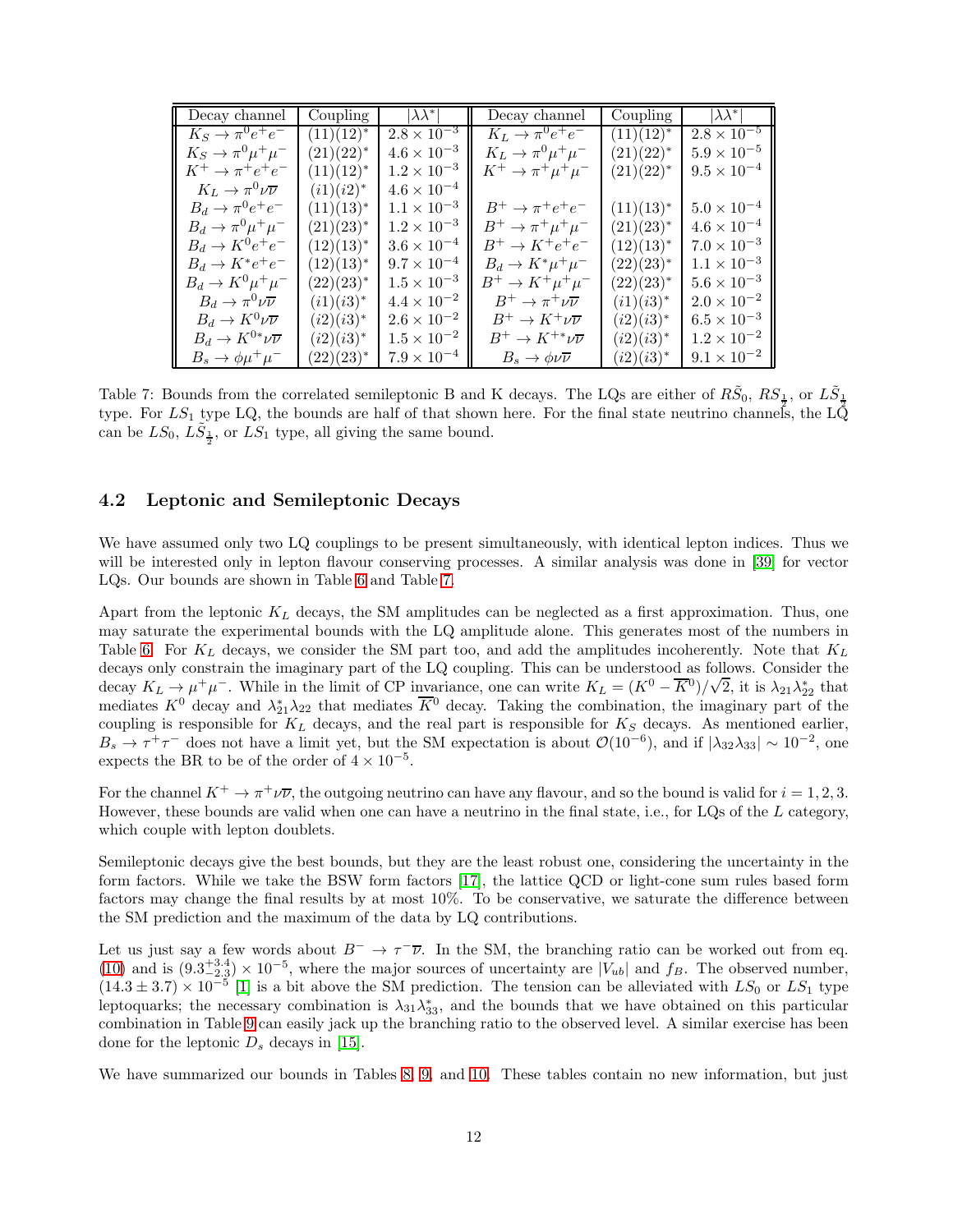| LQ                 | indices        | Previous             | This analysis        |                      |                                            |                             |  |
|--------------------|----------------|----------------------|----------------------|----------------------|--------------------------------------------|-----------------------------|--|
| type               |                | Bound                |                      | From Mixing          | From Decay                                 |                             |  |
|                    |                |                      | Real part            | Imag. part           | Channel                                    | Bound                       |  |
| $LS_0$             | $(i1)(i2)^*$   | $1.8 \times 10^{-4}$ | $8 \times 10^{-3}$   | $8 \times 10^{-3}$   | $K_L \rightarrow \pi^0 \nu \overline{\nu}$ | $4.6 \times 10^{-4}$        |  |
| $R\ddot{S}_0$ ,    | $(11)(12)^{*}$ | $2.7 \times 10^{-3}$ | $8 \times 10^{-3}$   | $8 \times 10^{-3}$   | $K^+ \rightarrow \pi^+ e^+ e^-$            | $1.2 \times 10^{-3}$        |  |
|                    |                |                      |                      |                      | $K_L \rightarrow \pi^0 e^+ e^-$            | $(2.8 \times 10^{-5})$      |  |
| $RS_{1/2}$         | $(21)(22)^{*}$ | $5.4 \times 10^{-5}$ | $8 \times 10^{-3}$   | $8 \times 10^{-3}$   | $K^+ \rightarrow \pi^+ \mu^+ \mu^-$        | $9.5 \times 10^{-4}$        |  |
|                    |                |                      |                      |                      | $K_L \rightarrow \mu^+ \mu^-$              | $6.4 \times 10^{-6}$        |  |
|                    | $(31)(32)^{*}$ | 0.018                | $8 \times 10^{-3}$   | $8 \times 10^{-3}$   |                                            |                             |  |
|                    | $(11)(12)^*$   | $1.8 \times 10^{-4}$ | $5.6 \times 10^{-3}$ | $5.6 \times 10^{-3}$ | $K^+ \rightarrow \pi^+ e^+ e^-$            | $1.2 \times 10^{-3}$        |  |
|                    |                |                      |                      |                      | $K_L \rightarrow \pi^0 e^+ e^-$            | $(2.8 \times 10^{-5})$      |  |
| $L\tilde{S}_{1/2}$ | $(21)(22)^*$   | $1.8 \times 10^{-4}$ | $5.6 \times 10^{-3}$ | $5.6 \times 10^{-3}$ | $K^+ \rightarrow \pi^+ \mu^+ \mu^-$        | $9.5 \times 10^{-4}$        |  |
|                    |                |                      |                      |                      | $K_L \rightarrow \mu^+ \mu^-$              | $(6.4 \times 10^{-6})$      |  |
|                    | $(31)(32)^{*}$ | $5.4\times10^{-5}$   | $5.6 \times 10^{-3}$ | $5.6 \times 10^{-3}$ | $K_L \rightarrow \pi^0 \nu \overline{\nu}$ | $\sqrt{4.6 \times 10^{-4}}$ |  |
|                    | $(11)(12)^{*}$ | $1.8 \times 10^{-4}$ | $3.6 \times 10^{-3}$ | $3.6 \times 10^{-3}$ | $K^+ \rightarrow \pi^+ e^+ e^-$            | $6.0 \times 10^{-4}$        |  |
|                    |                |                      |                      |                      | $K_L \rightarrow \pi^0 e^+ e^-$            | $(1.4 \times 10^{-5})$      |  |
| $LS_1$             | $(21)(22)^{*}$ | $2.7 \times 10^{-5}$ | $3.6 \times 10^{-3}$ | $3.6 \times 10^{-3}$ | $K^+ \rightarrow \pi^+ \mu^+ \mu^-$        | $4.8 \times 10^{-4}$        |  |
|                    |                |                      |                      |                      | $K_L \rightarrow \mu^+ \mu^-$              | $(3.2 \times 10^{-6})$      |  |
|                    | $(31)(32)^{*}$ | $1.8 \times 10^{-4}$ | $3.6 \times 10^{-3}$ | $3.6 \times 10^{-3}$ | $K_L \rightarrow \pi^0 \nu \overline{\nu}$ | $4.6 \times 10^{-4}$        |  |

<span id="page-12-1"></span>Table 8: Bounds coming from  $K^0 - \overline{K}^0$  mixing and correlated decays. The better bounds have been emphasized. Note that  $K_S$  decays constrain Re  $(\lambda_{i1}\lambda_{i2}^*)$  while  $K^+$  decays constrain only the magnitudes; however, in view of a tight constraint on the imaginary part, the bound from  $K^+$  decay can be taken to be on the real part of the product coupling. Here and in the next two tables, all numbers in the "Previous bound" column are taken from [\[3\]](#page-14-2), with scaling the LQ mass to 300 GeV.

| LQ                  | indices                    | Previous             | This analysis |             |                                |                      |  |
|---------------------|----------------------------|----------------------|---------------|-------------|--------------------------------|----------------------|--|
| type                |                            | Bound                |               | From Mixing | From Decay                     |                      |  |
|                     |                            |                      | Real part     | Imag. part  | Channel                        | Bound                |  |
| $LS_0$              | $(i1)(i3)^*$               | 0.036                | 0.022         | 0.022       | $B^+\to\pi^+\nu\overline{\nu}$ | $2.0 \times 10^{-2}$ |  |
| $RS_0$ ,            | $(13)^{*}$<br>$11^{\circ}$ | 0.054                | 0.022         | 0.022       | $B^+\to\pi^+e^+e^-$            | $5.0 \times 10^{-4}$ |  |
| $RS_{1/2}$          | $(23)^{*}$<br>21           | $7.2 \times 10^{-3}$ | 0.022         | 0.022       | $B^+\to\pi^+\mu^+\mu^-$        | $4.6 \times 10^{-4}$ |  |
|                     | $(31)(33)^{*}$             | 0.054                | 0.022         | 0.022       | $B_d \rightarrow \tau^+\tau^-$ | $1.2 \times 10^{-1}$ |  |
|                     | $(13)^{*}$<br>11)          | 0.054                | 0.016         | 0.016       | $B^+\to\pi^+e^+e^-$            | $5.0 \times 10^{-4}$ |  |
| $L \tilde{S}_{1/2}$ | $(23)^{*}$<br>(21)         | $7.2 \times 10^{-3}$ | 0.016         | 0.016       | $B^+\to\pi^+\mu^+\mu^-$        | $4.6 \times 10^{-4}$ |  |
|                     | $(31)(33)^{*}$             | 0.054                | 0.016         | 0.016       | $B^+\to\pi^+\nu\overline{\nu}$ | $2.0 \times 10^{-2}$ |  |
|                     | $(13)^{*}$<br>(11)         | 0.036                | 0.010         | 0.010       | $B^+\to\pi^+e^+e^-$            | $2.5 \times 10^{-4}$ |  |
| $LS_1$              | $(23)^{*}$<br>21)          | $3.6 \times 10^{-3}$ | 0.010         | 0.010       | $B^+\to\pi^+\mu^+\mu^-$        | $2.3 \times 10^{-4}$ |  |
|                     | $(31)(33)^{*}$             | 0.027                | 0.010         | 0.010       | $B_d \to \tau^+\tau^-$         | $6.2 \times 10^{-2}$ |  |

<span id="page-12-0"></span>Table 9: Bounds coming from  $B_d - \overline{B_d}$  mixing and correlated decays. The better bounds have been emphasized.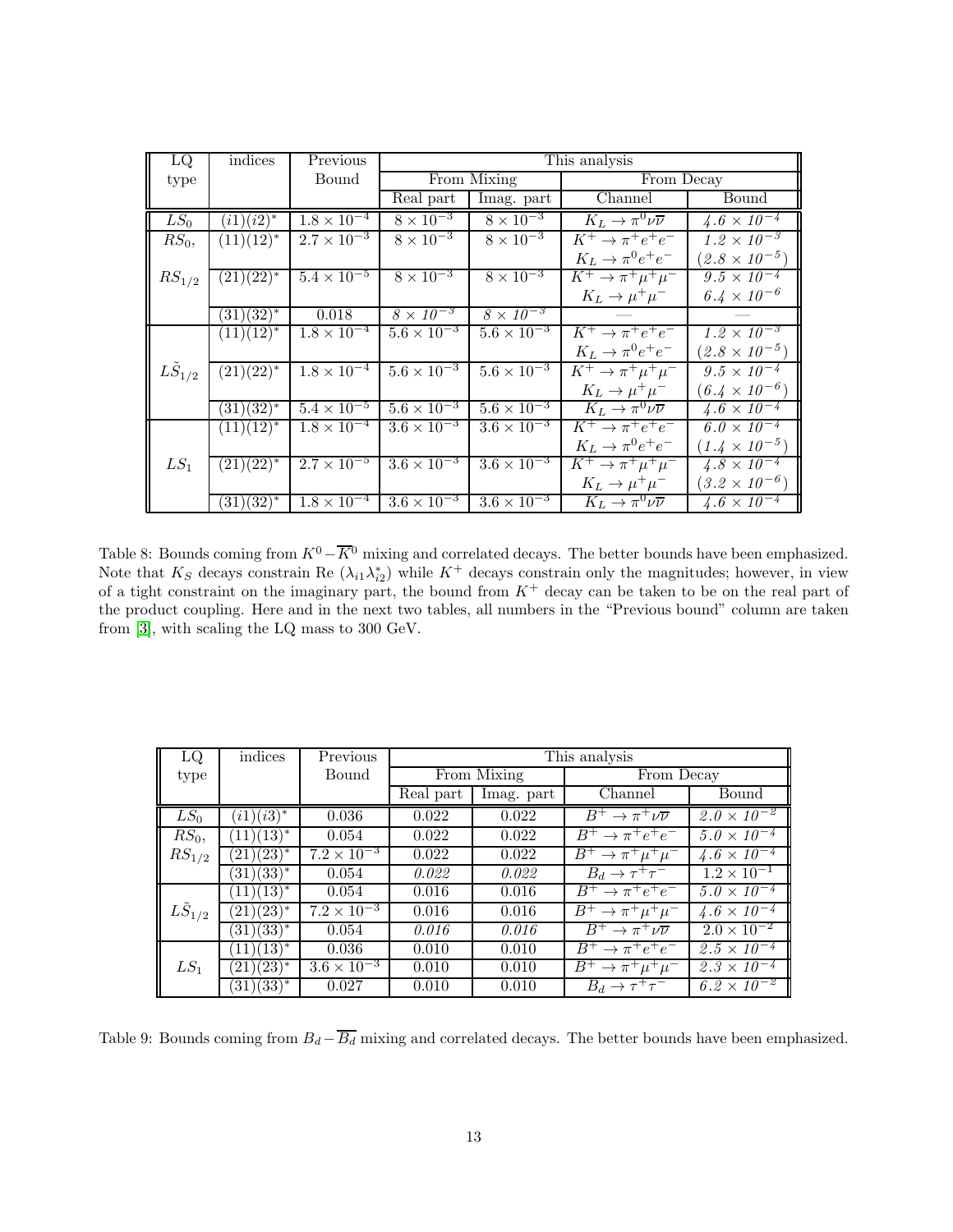| LQ                  | indices        | Previous             | This analysis |            |                                   |                      |
|---------------------|----------------|----------------------|---------------|------------|-----------------------------------|----------------------|
| type                |                | Bound                | From Mixing   |            | From Decay                        |                      |
|                     |                |                      | Real part     | Imag. part | Channel                           | Bound                |
| $LS_0$              | $(i2)(i3)^*$   | 0.36                 | 0.13          | 0.13       | $B^+\to K^+\nu\overline{\nu}$     | $6.5 \times 10^{-3}$ |
| $RS_0$ ,            | $(12)(13)^{*}$ | $5.4 \times 10^{-3}$ | 0.13          | 0.13       | $B_d \rightarrow K^0 e^+ e^-$     | $3.6 \times 10^{-4}$ |
| $RS_{1/2}$          | $(22)(23)^*$   | $7.2 \times 10^{-3}$ | 0.13          | 0.13       | $B_d \rightarrow K^* \mu^+ \mu^-$ | $1.1 \times 10^{-3}$ |
|                     | $(32)(33)^{*}$ | .09                  | 0.13          | 0.13       |                                   |                      |
|                     | $(12)(13)^{*}$ | $5.4 \times 10^{-3}$ | 0.09          | 0.09       | $B_d \rightarrow K^0 e^+ e^-$     | $3.6 \times 10^{-4}$ |
| $L \tilde{S}_{1/2}$ | $(22)(23)^{*}$ | $7.2 \times 10^{-3}$ | 0.09          | 0.09       | $B_d \rightarrow K^* \mu^+ \mu^-$ | $1.1 \times 10^{-3}$ |
|                     | $(32)(33)^{*}$ | 0.054                | 0.09          | 0.09       | $B^+\to K^+\nu\overline{\nu}$     | $9.3 \times 10^{-3}$ |
|                     | $(12)(13)^{*}$ | $2.7 \times 10^{-3}$ | 0.06          | 0.06       | $B_d \rightarrow K^0 e^+ e^-$     | $1.8 \times 10^{-4}$ |
| $LS_1$              | $(22)(23)^{*}$ | $3.6 \times 10^{-3}$ | 0.06          | 0.06       | $B_d \to K^* \mu^+ \mu^-$         | $5.5 \times 10^{-4}$ |
|                     | $(32)(33)^{*}$ | 0.045                | 0.06          | 0.06       | $B^+\to K^+\nu\overline{\nu}$     | $6.5 \times 10^{-3}$ |

<span id="page-13-0"></span>Table 10: Bounds coming from  $B_s-\overline{B_s}$  mixing and correlated decays. The better bounds have been emphasized.

shows the best bound for a given LQ type and a given set of indices. They further show that

(i) Except for R-type LQs with indices (31)(33), semileptonic, and in a few cases leptonic, decays give the best constraints. In most of the cases they are one or more orders of magnitude stronger than those coming from the mixing, so with those LQs, one should not expect much discernible effects from CP asymmetries.

(ii) While the bounds coming from decays are only on the magnitude of the product couplings, information on the complex weak phases of these couplings must come from mixing data, unless one makes a careful study of semileptonic CP asymmetries.

## 5 Summary and Conclusions

In this paper we have computed the bounds on several scalar leptoquark coupling combinations coming from  $M^0 - \overline{M}{}^0$  mixing as well as leptonic and semileptonic decays. Though such an analysis is not new, we have implemented several features in this analysis which were not been taken into account in earlier studies. Apart from the improved data on the B system, we have also used the data on CP violating phases, and obtained nontrivial constraints on the real and imaginary parts of the couplings. We note that for the gauge-singlet LQ  $S_0$  with  $\lambda_{LS_0}$  type couplings, it is possible to alleviate the mild tension between the measured and predicted values of  $sin(2\beta_d)$ , as well as to explain the large mixing phase in the  $B_s$  system. For this type of LQs, there are no modifications in leptonic or semileptonic channels, unless we consider final-state neutrinos.

For all other type of LQs, leptonic and semileptonic decays provide the better constraints (the exceptions are final-state  $\tau$  channels). We do not expect any effects on nonleptonic final states like those coming from, say, R-parity violating supersymmetry with  $\lambda'$  type couplings. While the bounds coming from the leptonic channels are quite robust (apart from the mild uncertainty in the meson decay constants), those coming from semileptonic decays have an inherent uncertainty of the order of 10-15%, whose origin is the imprecise nature of the form factors.

#### Acknowledgements

We thank Fabio Bossi and Jernej Kamenik for helpful comments. The work of AK was supported by BRNS, Govt. of India; CSIR, Govt. of India; and the DRS programme of the University Grants Commission.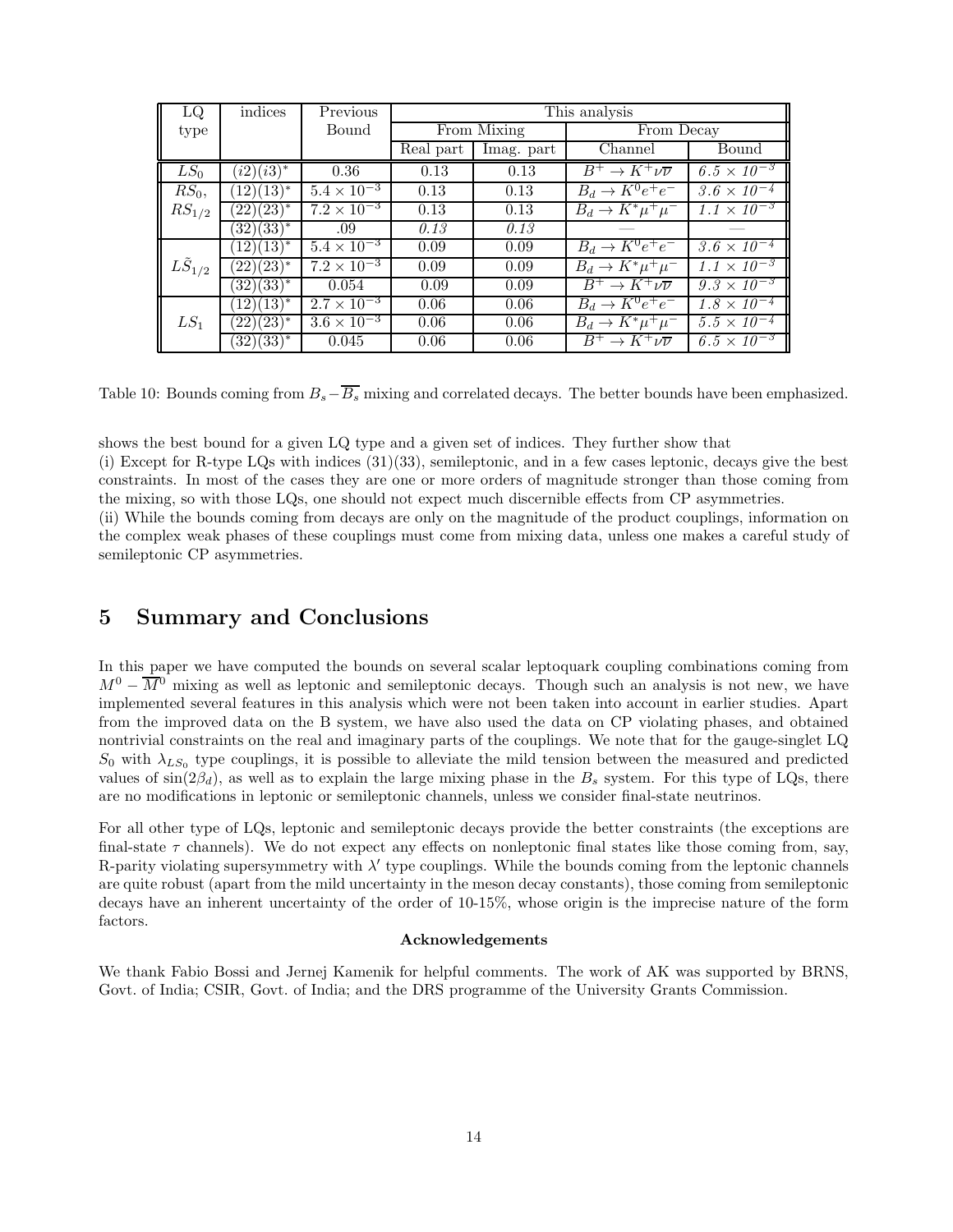# <span id="page-14-0"></span>References

- <span id="page-14-1"></span>[1] Heavy Flavor Averaging Group [HFAG], online update at [http://www.slac.stanford.edu/xorg/hfag.](http://www.slac.stanford.edu/xorg/hfag)
- <span id="page-14-2"></span>[2] I. Dorsner, S. Fajfer, J.F. Kamenik and N. Kosnik, Phys. Lett. B682, 67 (2009).
- <span id="page-14-3"></span>[3] S. Davidson, D. Bailey, B.A. Campbell, Z. Phys. C 61, 613 (1994).
- <span id="page-14-4"></span>[4] M. Leurer, Phys. Rev. **D49**, 333 (1994).
- <span id="page-14-5"></span>[5] M. Leurer, Phys. Rev. **D50**, 536 (1994).
- <span id="page-14-6"></span>[6] A. Dighe, A. Kundu, and S. Nandi, Phys. Rev. D76, 054005 (2007).
- <span id="page-14-7"></span>[7] Y. Grossman, Phys. Lett. B380, 99 (1996).
- [8] T. Aaltonen et al. [CDF Collaboration], Phys. Rev. Lett. 100, 161802 (2008); V.M. Abazov et al. [DØ Collaboration], Phys. Rev. Lett. 101, 241801 (2008).
- <span id="page-14-9"></span><span id="page-14-8"></span>[9] B.A. Campbell *et al.*, Int. J. Mod. Phys. **A2**, 831 (1987).
- <span id="page-14-10"></span>[10] S. Dimopoulos and J. Ellis, Nucl. Phys. **B182**, 505 (1981).
- [11] W. Buchmuller, R. Ruckl and D. Wyler, Phys. Lett. B191, 442 (1987) [Erratum-ibid. B 448, 320 (1999)]; W. Buchmuller and D. Wyler, Phys. Lett. B177, 377 (1986); Nucl. Phys. B268, 621 (1986).
- <span id="page-14-11"></span>[12] M. Leurer, Phys. Rev. D46, 3757 (1992); R. Mohapatra, G. Segre, and L. Wolfenstein, Phys. Lett. B145, 433 (1984); I. Bigi, G. Knopp, and P.M. Zerwas, Phys. Lett. B166, 238 (1986); A.J. Davies and X. He, Phys. Rev. D43, 225 (1991).
- <span id="page-14-15"></span><span id="page-14-12"></span>[13] E. Golowich, J. Hewett, S. Pakvasa and A.A. Petrov, Phys. Rev. D76, 095009 (2007).
- <span id="page-14-13"></span>[14] A.D. Smirnov, Mod. Phys. Lett. **A22**, 2353 (2007).
- <span id="page-14-14"></span>[15] B.A. Dobrescu and A.S. Kronfeld, Phys. Rev. Lett. **100**, 241802 (2008).
- <span id="page-14-16"></span>[16] S. Fajfer and N. Kosnik, Phys. Rev. D79, 017502 (2009).
- <span id="page-14-17"></span>[17] M. Wirbel, B. Stech and M. Bauer, Zeit. Phys. C 29, 637 (1985).
- [18] J.C. Pati and A. Salam, Phys. Rev. D8, 1240 (1973); Phys. Rev. D11, 703 (1975) (E); H. Georgi and S.L. Glashow, Phys. Rev. Lett. 32, 438 (1974).
- <span id="page-14-19"></span><span id="page-14-18"></span>[19] B. Schrempp and F. Schrempp, Phys. Lett. B153, 101 (1985).
- <span id="page-14-20"></span>[20] I. Dorsner and P. Fileviez Perez, Nucl. Phys. B723, 53 (2005).
- <span id="page-14-21"></span>[21] P. Fileviez Perez, T. Han, T. Li, and M.J. Ramsey-Musolf, Nucl. Phys. B819, 139 (2009).
- <span id="page-14-22"></span>[22] B.C. Allanach, A. Dedes, and H.K. Dreiner, Phys. Rev. D69, 115002 (2004).
- [23] C. Amsler et al. [Particle Data Group Collaboration], Phys. Lett. B667, 1 (2008), and updates at [http://pdg.lbl.gov.](http://pdg.lbl.gov)
- <span id="page-14-23"></span>[24] A. Aktas et al. [H1 Collaboration], Phys. Lett. B629, 9 (2005); S. Chekanov et al. [Zeus Collaboration], Phys. Rev. D68, 052004 (2003).
- <span id="page-14-25"></span><span id="page-14-24"></span>[25] G. Abbiendi et al. [OPAL Collaboration], Eur. Phys. J. C **31**, 281 (2003).
- [26] T. Nunnemann, [arXiv:0909.2507\[](http://arxiv.org/abs/0909.2507)hep-ex];